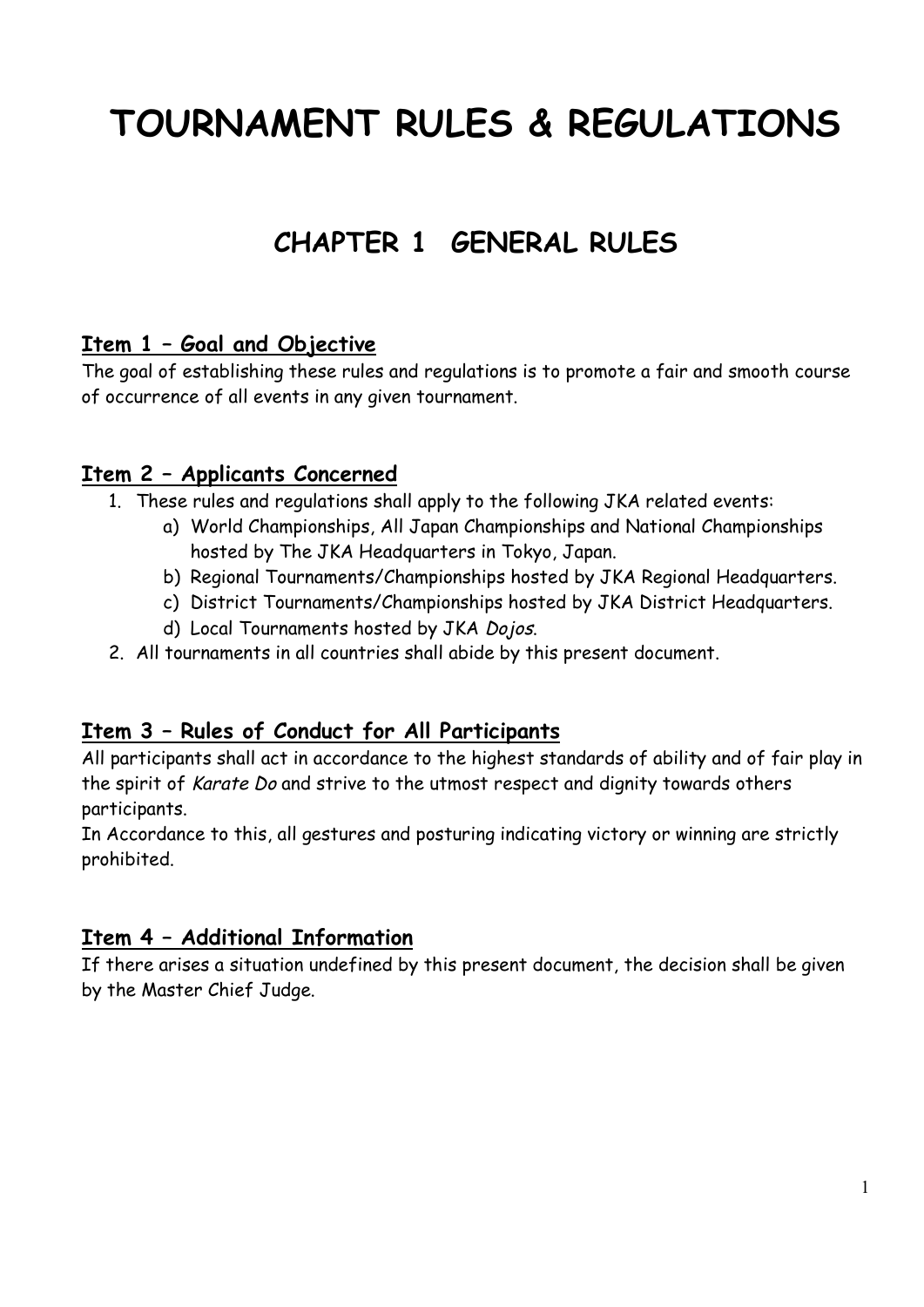## **CHAPTER 2 TOURNAMENT OPERATIONS**

#### **Item 5 – Preparation Set-up Prior to Event**

- 1. Prior to holding a tournament, the Host Organization shall notify all concerned of its proposed plan for the upcoming tournament.
- 2. Also, it is necessary to provide the following support personnel:
	- a) Timekeepers
		- b) Scorekeepers
		- c) Directors of Operations
		- d) Official Doctor
		- e) Medical Attendants
- 3. As well, the following officials must be provided:
	- a) Arbitrators
	- b) Master Chief Judge
	- c) Head Judges and Judges

#### **Item 6 – Arbitrators**

- 1. One Arbitrator shall be stationed at a Kumite Event.
- 2. An Arbitrator is responsible for the following:
	- a) that the Head Judge and the Judges have appropriate qualifications for tournament
	- b) that the competitors have appropriate qualifications as well
	- c) that the rules and regulations are being followed
- 3. An Arbitrator is responsible to provide appropriate guidance and decisions to the Head Judge and the Judges, timekeepers and scorekeepers in the following situation: the Arbitrator can interrupt a match by a sharp whistle blow to intervene if there is a breach of any of the Tournament Rules and Regulations or if the Head Coach has a protest or a question which makes it necessary to interrupt a match.
- 4. An Arbitrator is to only participate in a Judges' conference in which disqualification (Hansoku) is being considered.
- 5. The Arbitrator is responsible for insuring that proper record keeping is done.
- 6. The Arbitrator can request any explanations deemed necessary from any officials.
- 7. The Arbitrator is selected and appointed to that position by the Master Chief Judge.

#### **Item 7 – Master Chief Judge**

1. The Master Chief Judge is responsible to maintain a fair and smooth course of occurrence of all events in a given tournament.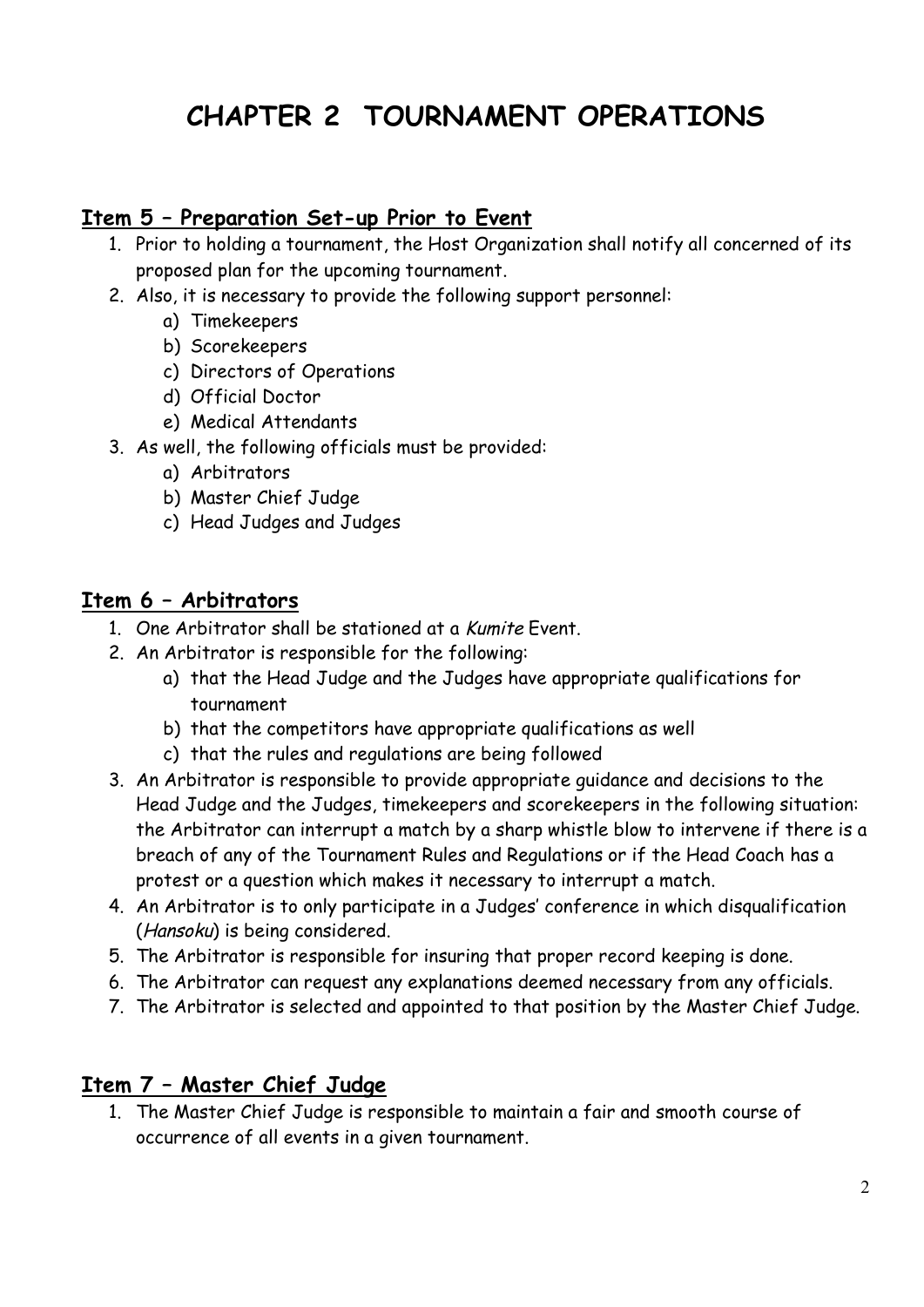- 2. The Master Chief Judge is responsible to provide appropriate decisions in the following situations:
	- a) if there is an issue with the rules and regulations or if unfairness has been identified
	- b) if a judge is requesting advice or guidance
	- c) if there is a matter exceeding this present document
	- d) if there is an accident
- 3. If a situation has occurred, after consulting with the Head Judge and the Judges, the Master Chief Judge will take action as per the following:
	- a) give special advise or instructions
	- b) banish from the tournament
	- c) disqualify a competitor from the tournament
- 4. After consultation with the Judges, the Master Chief Judge will decide the duration of disqualification and if it applies to further tournaments. A letter confirming this decision is then forwarded to the involved individual or group.
- 5. The Master Chief Judge is appointed by the Host Organization. If necessary, the Host Organization will also select an Assistant Chief Judge.
- 6. As a general rule, the JKA Chief Instructor is the person that is selected as the Master Chief Judge in the All Japan Championships as well as the World Championships.

#### **Item 8 – Head Judge & Judges**

- 1. The Head Judge and the Judges are responsible for a match or event and make decisions during a given match or event.
- 2. The Head Judge and the Judges exert control over the surroundings of the match or event as well.
- 3. The Head Judge and the Judges are solely responsible for the outcome of a match of event and cannot be challenges with the exception of the Arbitrator.
- 4. The Head Judge coordinates the match or event and gives the final decision regarding the outcome of the match or event. The final decision is either red side or white side declared winner (Aka No Kachi, Shiro No Kachi) In the case of a full point or Ippon, red side or white side full point is declared (Aka Ippon, Shiro Ippon)
- 5. The Judges, previously called Corner Judges assist the Head Judge by indicating their own decisions during the match or event.
- 6. The Head Judge and the Judges are selected amongst the pool of certified Judges and appointed to their positions by the Host Organization.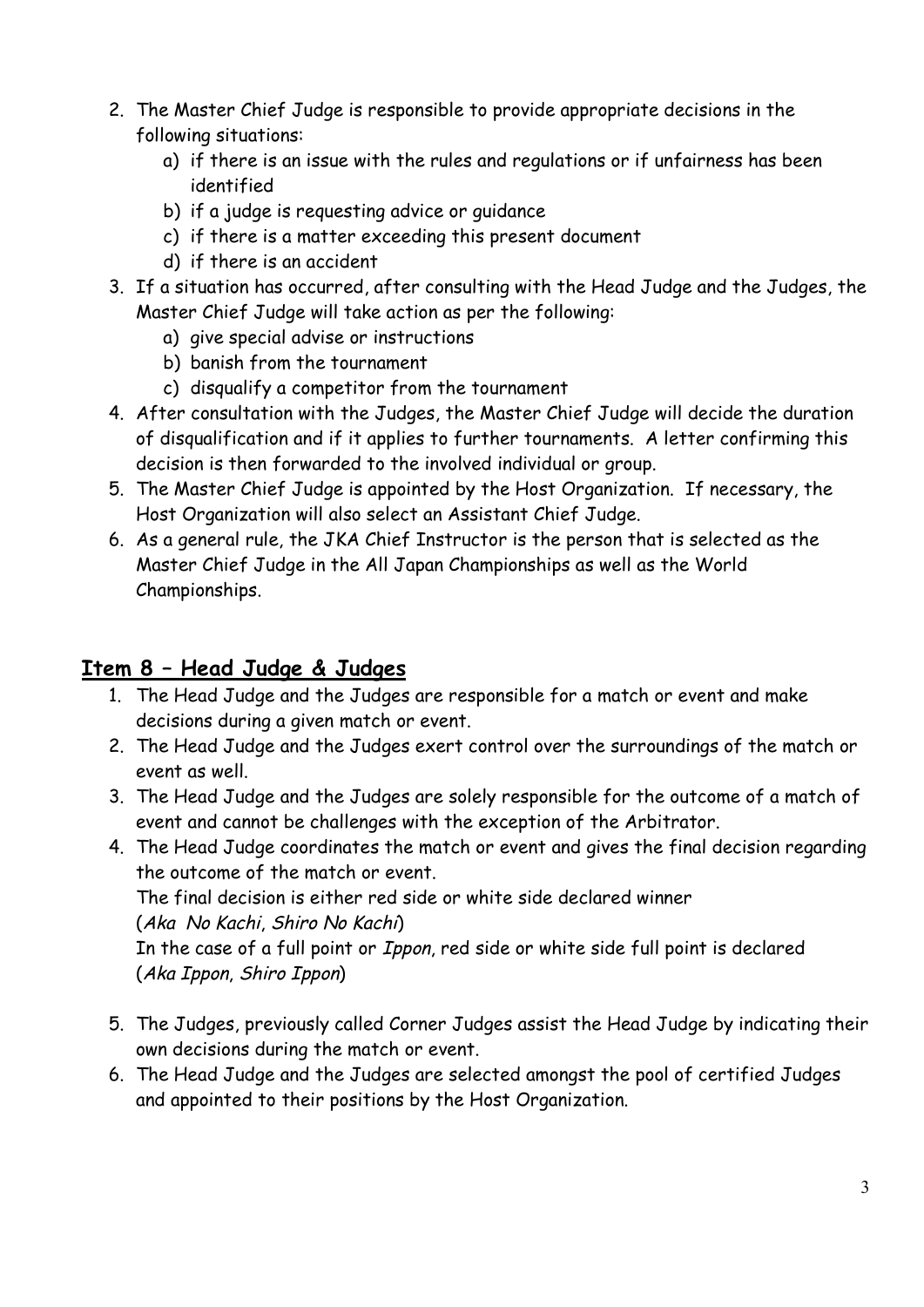#### **Item 9 – Competitors**

- 1. If the competitors are qualified, the Host Organization cannot refuse their participation in a tournament.
- 2. As a general rule, the competitors are active members of the JKA or members of an affiliated organization approved by the JKA. However, non members can apply and be approved by the Host Organization.

#### **Item 10 – Head Coach**

- 1. One Head Coach can be present for his competitor during a match or event, whether individual or team event.
- 2. A Head Coach must be registered with the Host Organization prior to the tournament.
- 3. If a Head Coach has a question or protest regarding a match or event, it has to be addressed to the Arbitrator. No appeals can be done at the decision time ( Hantei) now being called.
- 4. A Head Coach gives advice to the competitor from a designated area, with no disruptions or disturbances to other competitors or Judges during that match or event. If a Head Coach does not abide by this, the Chief Judge and the Arbitrator will deal with this disruptive behavior immediately, on that court.
- 5. A Head Coach has to hold instructor's qualification.

#### **Item 11 – Timekeepers**

A timekeeper is responsible to keep time of a match or event, as well as notify the Head Judge of elapsed time during the match or event as per set procedure.

#### **Item 12 – Scorekeepers**

A scorekeeper is responsible for keeping a record of all scores during a match or event, as well as announcing or presenting those scores publicly. If necessary, the scorekeeper shall notify the Head Judge of these scores.

#### **Item 13 – Directors of Operations**

A director of operations is responsible for good communication between all competitors and officials to ensure smooth occurrence of the tournament.

#### **Item 14 – Official Doctor**

1. The Official Doctor is selected by the tournament officials.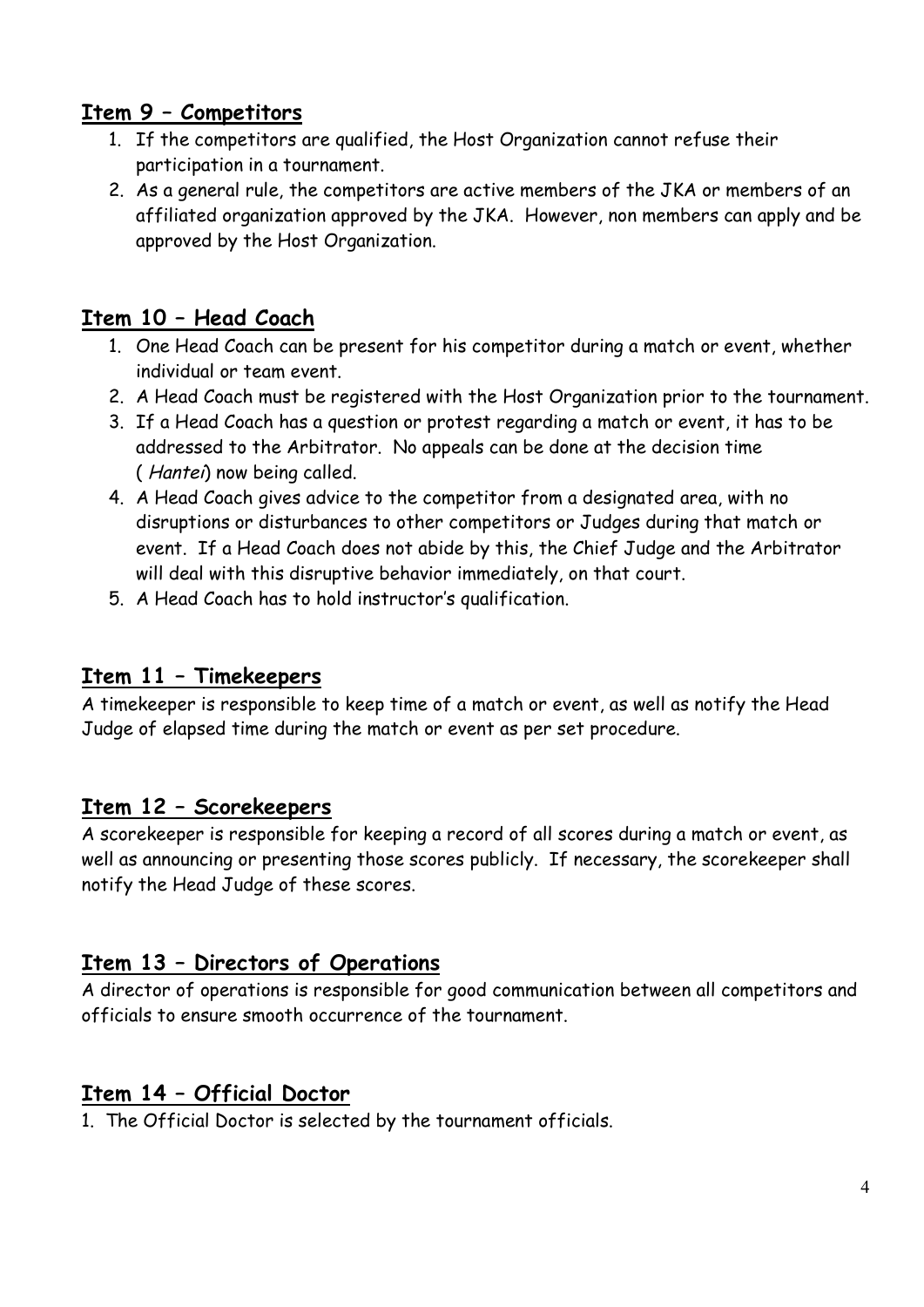2. The Official Doctor in conjunction with the Master Chief Judge, is responsible for all medical decisions that may occur during the course of an incident involving injury, whereas the candidate is to continue or withdraw from a match.

#### **Item 15 – Medical Attendants**

A medical attendant is responsible to treat and support an illness or injury that may occur during the course of a tournament, in order to maintain a safe environment for all participants.

#### **Item 16 – Dress Code for Participants**

1. A competitor wears an all plain white karate uniform.

a) crests that are recognized by the Host Organization may be worn on the left chest side

b) sleeves of the jacket length should be at least  $\frac{1}{2}$  of the forearm but no longer than the wrist, and folding of the cuffs is not permitted; however if folded inward, that fold must be sown; the length of the top, after the belt is tied, is up to half of the thigh

females must wear a plain white t-shirt under the top

length of the pants must be 2/3 of the calf down from the knee but no longer than the top part of the ankle, and folding of the cuffs is not permitted; however if folded inward, that fold must be sown

c) crests and numbers given by the Host Organization must be worn at the designated area

d) in order to differentiate between opponents, one of the competitors shall wear a thin red band of cloth around the waist

e) general appearance must not provoke any feelings or injury to the opponent all nails must be cropped short, hair must be clean and not of any weird colors, its length must not interfere or distract; when tied there should be no plastic, metal or colorful ribbons that has an aim to beautify; rubber bands or cloth bands are permitted

f) medical needed aids such as teeth braces, soft contact lenses are to be worn at the own risk of the competitor; however, during a Kumite match, glasses are not permitted; glasses can be worn during a Kata match but held in place securely g) medical aids used for a past sustained injury, whether taping , bandages or support pads must not be cause of injury to the opponent, and are to be approved by the Head Judge prior to the match

h) medical aids that are made of a hard material such as casts, wood, hard plastic, steel are not permitted

i) otherwise, designated safety equipment should be used

2. A competitor wears nothing more than is mentioned in the prior statement unless specified by either the Head Judge or the Master Chief Judge.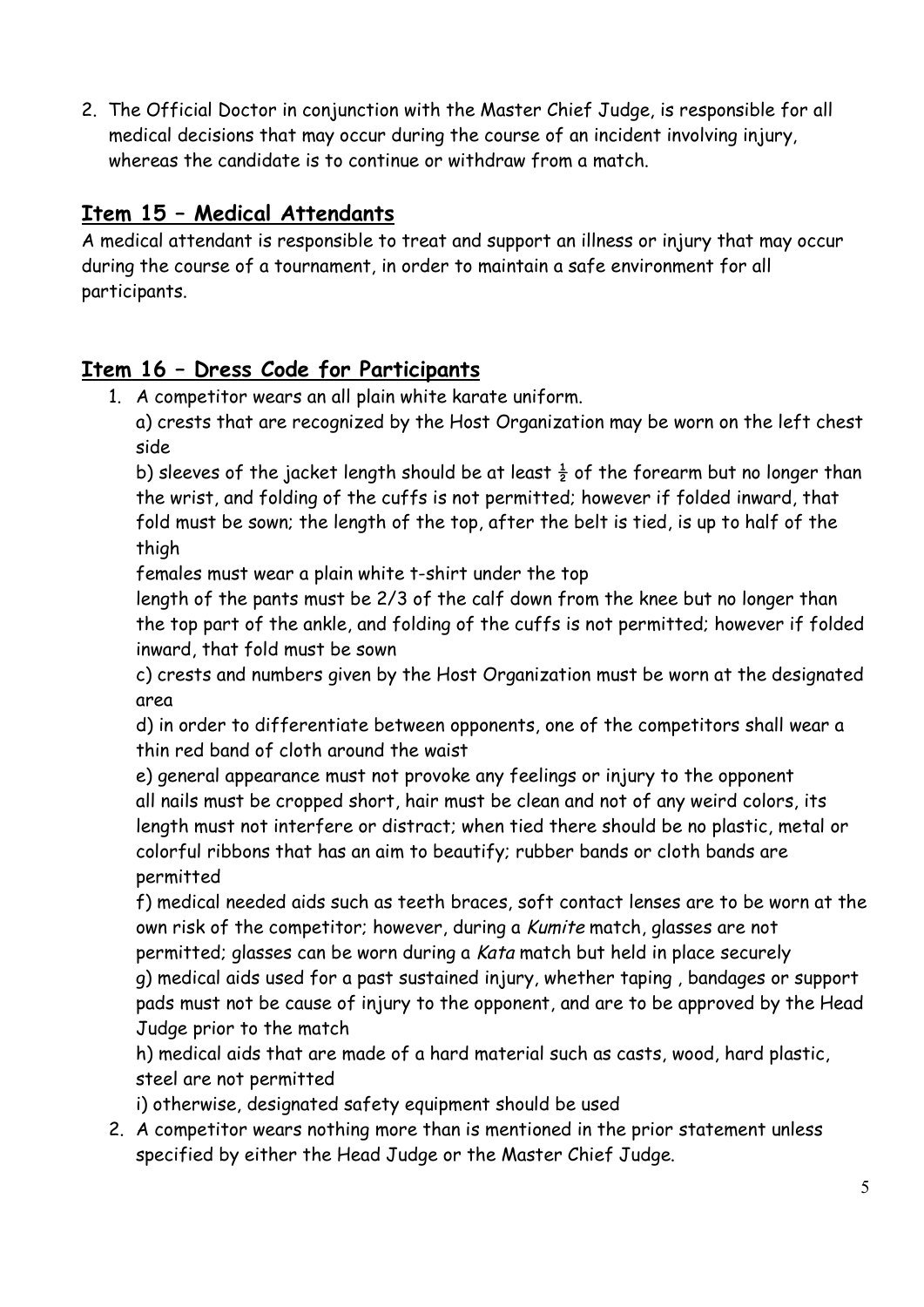- 3. A Head Coach must wear an identifying item on a designated area.
- 4. The Head Judges, the Judges and the Arbitrators must wear the JKA official dress wear. An identifying item is worn on a designated area.
- 5. All other support staff is easily identified as such by wearing a similar dress wear.

#### **Item 17 – Set-up of Courts**

- 1. The court area is a square measuring 8 meters X 8 meters, marked off by a 4-5 centimeters wide line. The outer edges of this line measure 8 meters. If mats are used, the boundary may be marked by mats of a different color.
- 2. For a Kumite Match or Event, the starting positions of the competitors are on the center line, indicated by two parallel lines both 1 meter long, and that are 3 meters apart from each other. In general, when facing what is called the Front or Shomen, the right line is red and the left line is white.
- 3. For a Flag System Kata Match or Event, the starting lines of the competitors are 2 meters from the back line and 3 meters apart from each other. These lines are designed in the shape of a short inverted T; the horizontal line is 70 centimeters long and the vertical line is 35 centimeters long. As for a Point System Kata Match or Event, the inverted T starting lines are 2 meters back from the center of the court.
- 4. For safety reasons, a court shall not be raised for more than 1 meter above the ground level and there is a 2 meters wide safety area around the court.
- 5. The surface of the court should be flat and smooth. It may be made of wood, resin, urethane mats or Tatami mats.
- 6. To indicate the position of the Head Judge, a line is drawn 1.5 meters back from the center of the court.



#### **Set-up & Dimensions of Courts**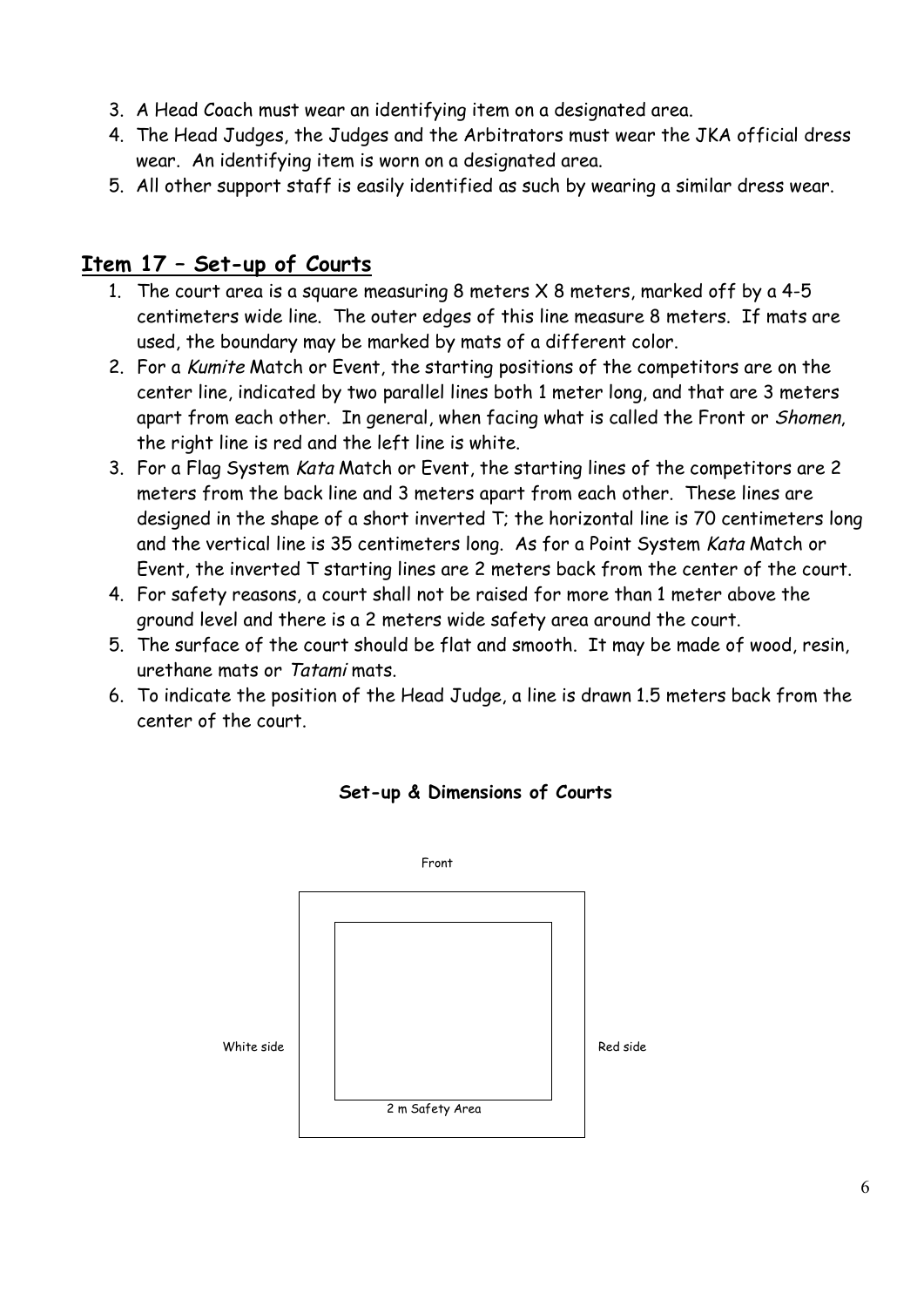#### **Item 18 – Events & Categories**

- 1. The events are as follow:
	- a) Kumite Events Individual and Team
	- b) Kata Events Individual and Team
- 2. It is possible to hold different events as well.

## **CHAPTER 3 KUMITE EVENTS**

#### **Item 19 – Definition of Kumite Event**

- 1. In a Kumite Event, two competitors enter the court and within the allotted time, perform various kinds of techniques freely against each other hoping to hold victory. There are two different kinds of scoring system:
	- a) 1 Point Match or *Ippon Shobu*: The competitor who has scored one full point or 2 half points first, within the allotted time, is declared the winner.
	- b) 3 Points Match or *Sanbon Shobu*: The competitor who has scored 2 full points first, within the allotted time, is declared the winner.
- 2. In a match or event, all techniques punches, kicks, strikes, have to be done with control. The distance required to do the techniques should be close enough to be able to be effective. There should be no damage done to the opponent. A light touch to the target is permitted.

#### **Item 20 – Definition of Team Kumite Event**

- 1. A team consists of an odd number of competitors.
- 2. As a general rule, all team members have to be present at the first round of a match or event. The team that is seeded or placed in order to not face each other in the first round, have to be present at the second round of a match or event. Subsequently, if the team is missing a member or members, that missed person or persons must be placed last in the sequencing of competitors of that match.
- 3. Prior to the event, the order in which the competitors will perform must be reported by the Head Coach or Team Leader. This must be done for each round of a match.
- 4. The winning team is determined by the number of individual performances that are won.
- 5. There are two kinds of team competition.

The first one is when an equal amount of competitors from each team face each other, determining a number of wins.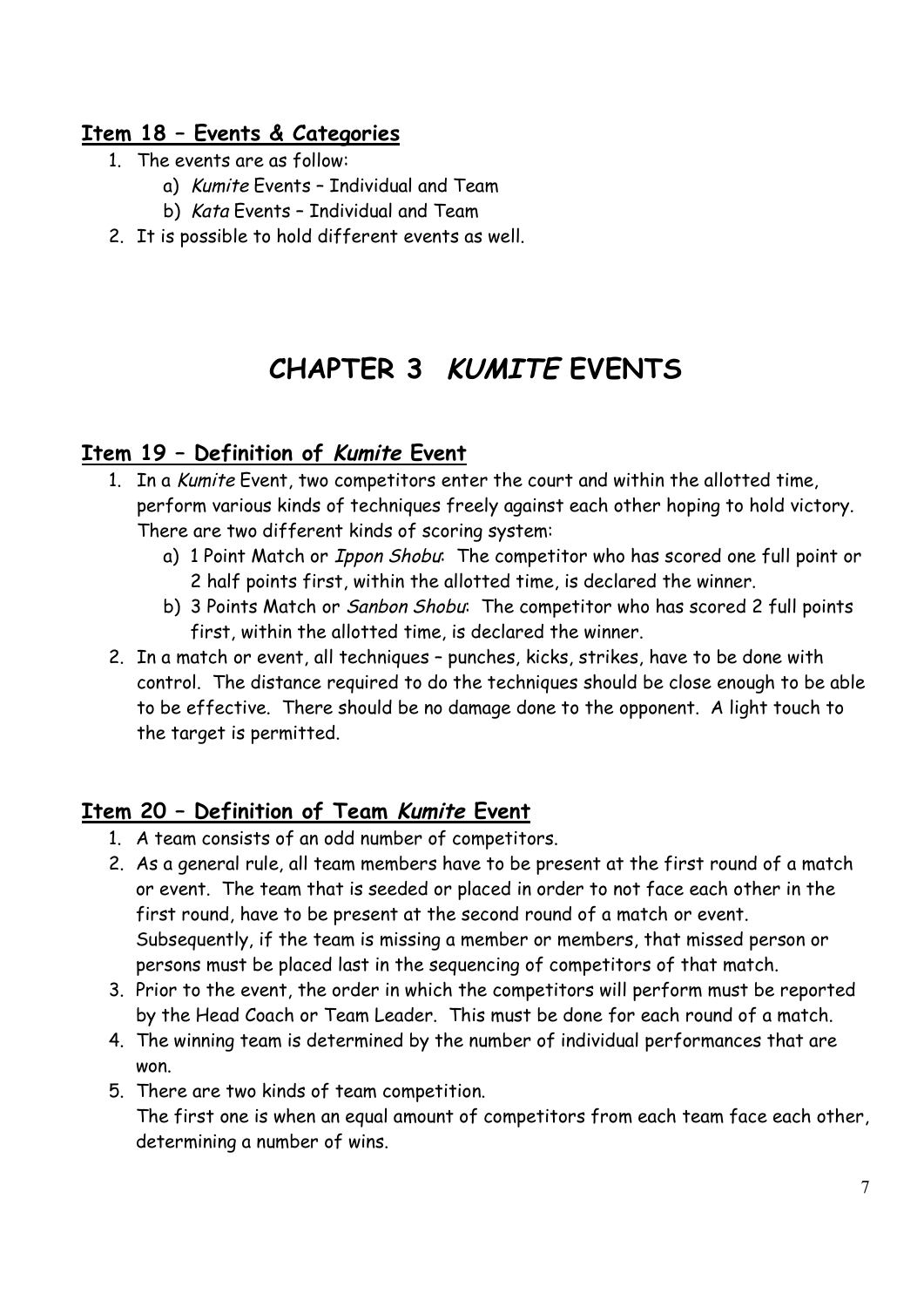- a) Match by Elimination: Each team member has one performing bout each. The individual results are then added up to determine which team has won. If there is a draw, the highest score determines the win, as per the following: 1 point or Ippon, disqualification or Hansoku, absolute disqualification or Shikkaku, withdrawal by disqualification or Kiken, out of bounds or Jogai Hansoku, volunteer non defending or Muboubi Hansoku, 2 half points, decision by Judges.
- b) If there is still a draw, a match is held with a competitor chosen by each team, in order to determine the win. This is called a Decision Match by Team Choice or Daihyosha Ketteisen. This match continues until there is a winner. In this case, a team member that has performed before may compete, but no more than twice.

Decision Match by Team Choice or Daihyosha Ketteisen, is conducted the same as an Individual Match or Kojinsen, thus following the order of Re-Match (Sai-Shiai) and Second Re-Match (Sai-Sai-Shiai) with Sudden Death.

The second kind of team competition is when an equal amount of competitors from each team face each other, the winner of a match remains to fight each competitor of the opposing team in turn, until a loss. The competitor who loses a match is eliminated from this process. No mixed team of males and females are allowed.

c) Round Robin Elimination Match: The winner of the first match stays in the court and keeps fighting until he loses. The loser steps out and the next team member steps in. When all members of the team have lost, the team itself loses.

#### **Item 21 – Definition & Criteria for Scoring Points**

- 1. The areas of attacks are defined as follow:
	- a) head and neck area or Jodan
	- b) stomach, sides of the abdomen and back, in this case Chudan
- 2. Criteria for scoring points are as follow:
	- a) proper execution and power of the technique
	- b) proper distance and timing
	- c) correct posture and proper frame of mind
	- d) concentrated mind and spirit
	- e) execution to the proper target
- 3. If all the criteria mentioned above have been reached in the execution of either a punch, a kick or a strike, this constitute what is scored as 1 point or Ippon.
- 4. A 1 point or Ippon can be scored even if some of the above mentioned criteria are not reached, in the following situations:
	- a) successfully evading an attack while executing a effective counterattack or Deai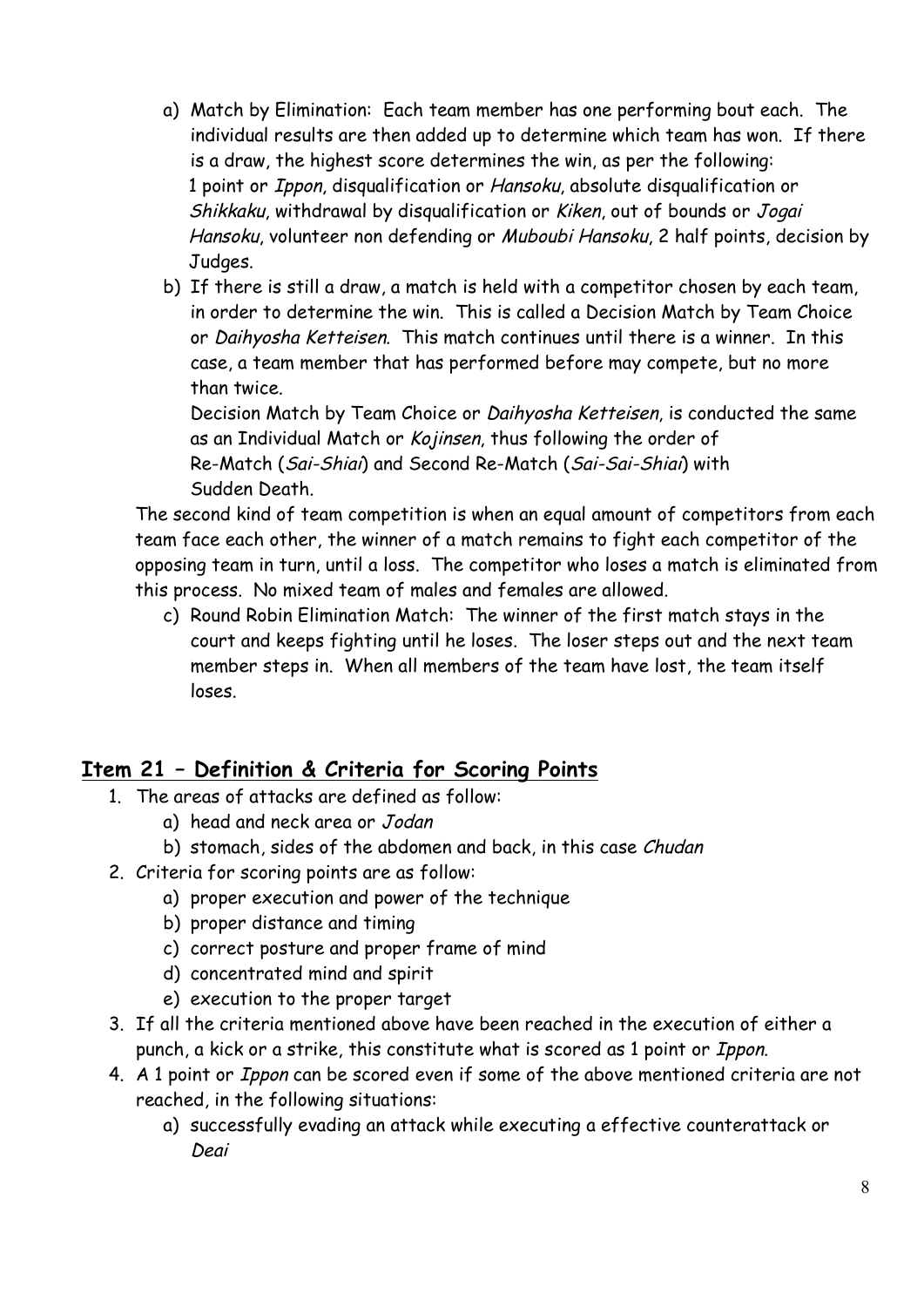- b) knocking the opponent off balance and executing an effective attack
- c) a consecutive series of attacks that all reach their target
- d) the opponent is without any defense
- 5. A technique that is well executed but does not qualify as a 1 point or Ippon, is defined as a half point or Waza-Ari.
- 6. 2 half points become 1 point or Ippon.
- 7. If both competitors move and execute a technique at the same time and with similar intensity, this is called Aiuchi. In this instance, the attacks cancel each other and no points are scored.

#### **Item 22 – Criteria for Reaching an Outcome in a Match**

- 1. If none of the two competitors reach the full score within the allotted time, each Judge indicate their decision as to the outcome of the match or event. The outcome of the match or event is determined by the decision of all the Judges together. See Item 11 of the Tournament Rules & Regulations for Officials. The Head Judge will then decide the outcome of the match or event.
- 2. If both competitors get injured or for other reasons cannot continue the match, the Judges will indicate their decision as to the outcome of the match or event. The Head Judge will then decide the outcome of the match or event.
- 3. The following elements help to determine the outcome of a match: First elements of decision
	- a) if any points are scored

Second elements of decision

- b) if there are warnings or Hansoku Chui that have been given
- c) if there are out of bounds warnings or Jogai Chui that have been given
- d) if there are volunteer non defending warnings or Muboubi Chui that have been given

Third elements of decision

- e) if one competitor has dominated more in that match
- f) skill and strength of the techniques displayed
- g) fighting spirit and effort shown by a competitor; if there has been any caution or Keikoku given
- h) proper frame of mind shown by a competitor
- i) the amount of attacks performed by one competitor as compared to the other
- 4. The Judges must carefully take into consideration all the elements if a competitor who has a half-point or Waza-Ari, as well as has more than one warning that are of different categories of warning.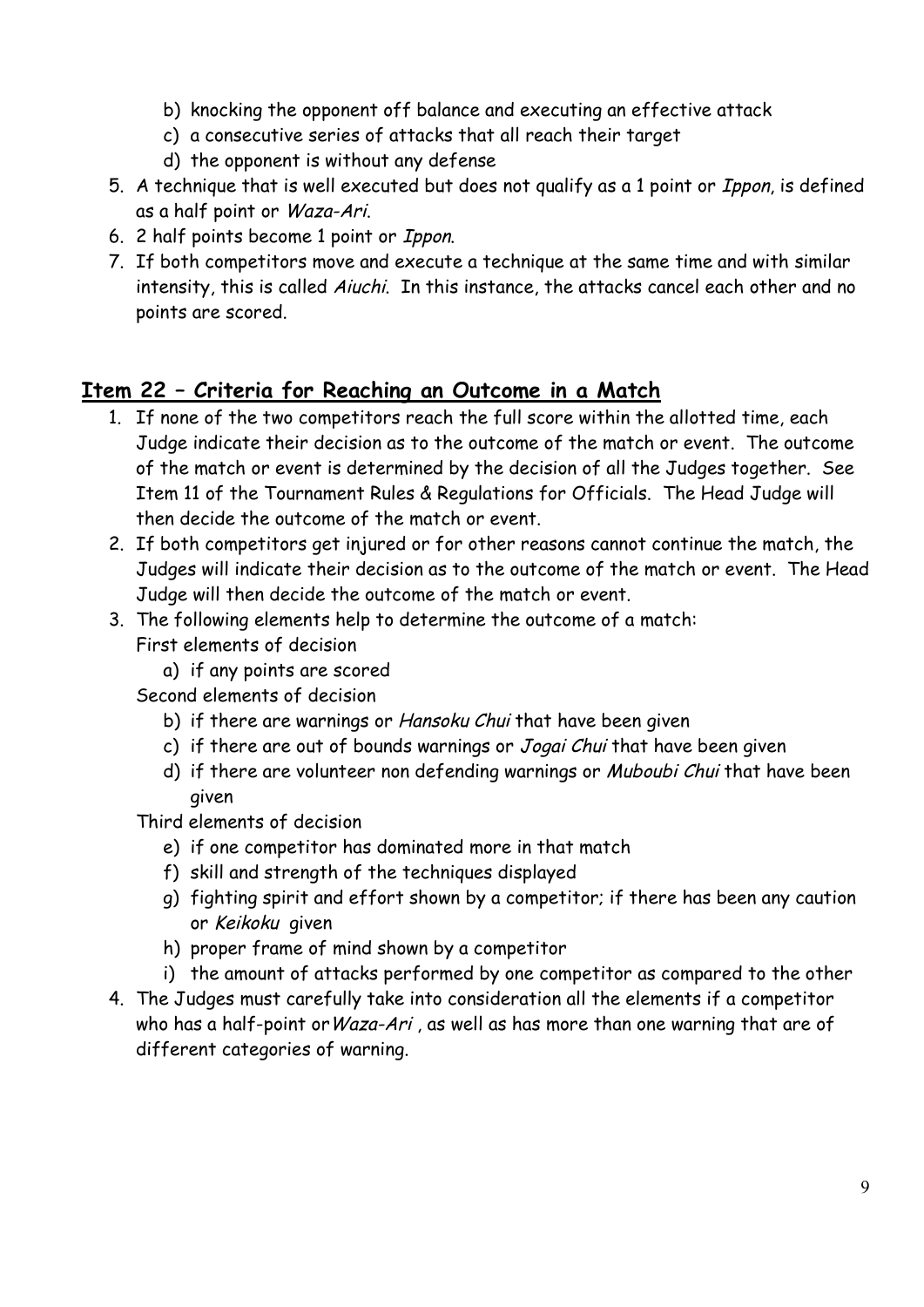#### **Item 23 – Re-Match (Sai-Shiai) & Second Re-Match (Sai-Sai-Shiai)**

If the outcome of the match or event cannot be decided, a draw or Hikiwake is then declared.

The Host Organization decides prior to the Tournament if there should be a "sudden death" match within a second re-match situation.

- 1. If there is a draw, another match will be held. This re-match is called Sai-Shiai. If this re-match ends up in a draw, a second re-match called Sai-Sai-Shiai will be held. However, the Head Judge may order that this second re-match is a "sudden death" match meaning that the competitor that scores first is declared the winner.
- 2. After a second re-match the Judges must determine a winner.
- 3. In a World Championships as well as a National Championships, the final match of that event will have as many re-matches as needed in order to determine a winner.

#### **Item 24 – Criteria Leading to Disqualification (Hansoku)**

- 1. The following elements are forbidden:
	- a) excessive contact, going beyond the target, "wild" swinging techniques
	- b) performing or intent to perform dangerous throws
	- c) grabbing, holding on, or wasting time by not attacking
	- d) using provocative language and attitude, verbal taunting or not following the orders of a Judge
	- e) continuing to attach after stop (Yame) or out of bounds (Jogai) is called
	- f) head butt attack or intent to use head butt attack
	- g) spear hand or Nukite attack to the eyes
	- h) purposely attacking the groin area or the joints
- 2. If there has been any of the above that have been perpetrated, the following decisions will be made:
	- a) If an element has been identified but not severe as to cause injury or damage to a competitor, a caution or Keikoku is then given. This caution does not affect judging decision but if a second caution is given, called warning or Hansoku Chui, in the same match, this could result in disqualification (Hansoku) of the perpetrator and the other competitor is declared the winner.
	- b) If an element has been identified as severe and there is obvious malicious intent or if a competitor is seriously injured or damaged, a warning (Hansoku Chui ) or a disqualification (Hansoku ) can be given to the perpetrator and the other competitor is declared the winner.
- 3. Any competitor who has received a disqualification or Hansoku twice during a tournament, is not allowed to continue to compete in Individual or Team Kumite. However, participation in Kata Events is possible.

The competitor who has received a first disqualification or Hansoku is to be identified by the marking of a red tape, placed on the upper arm on one side.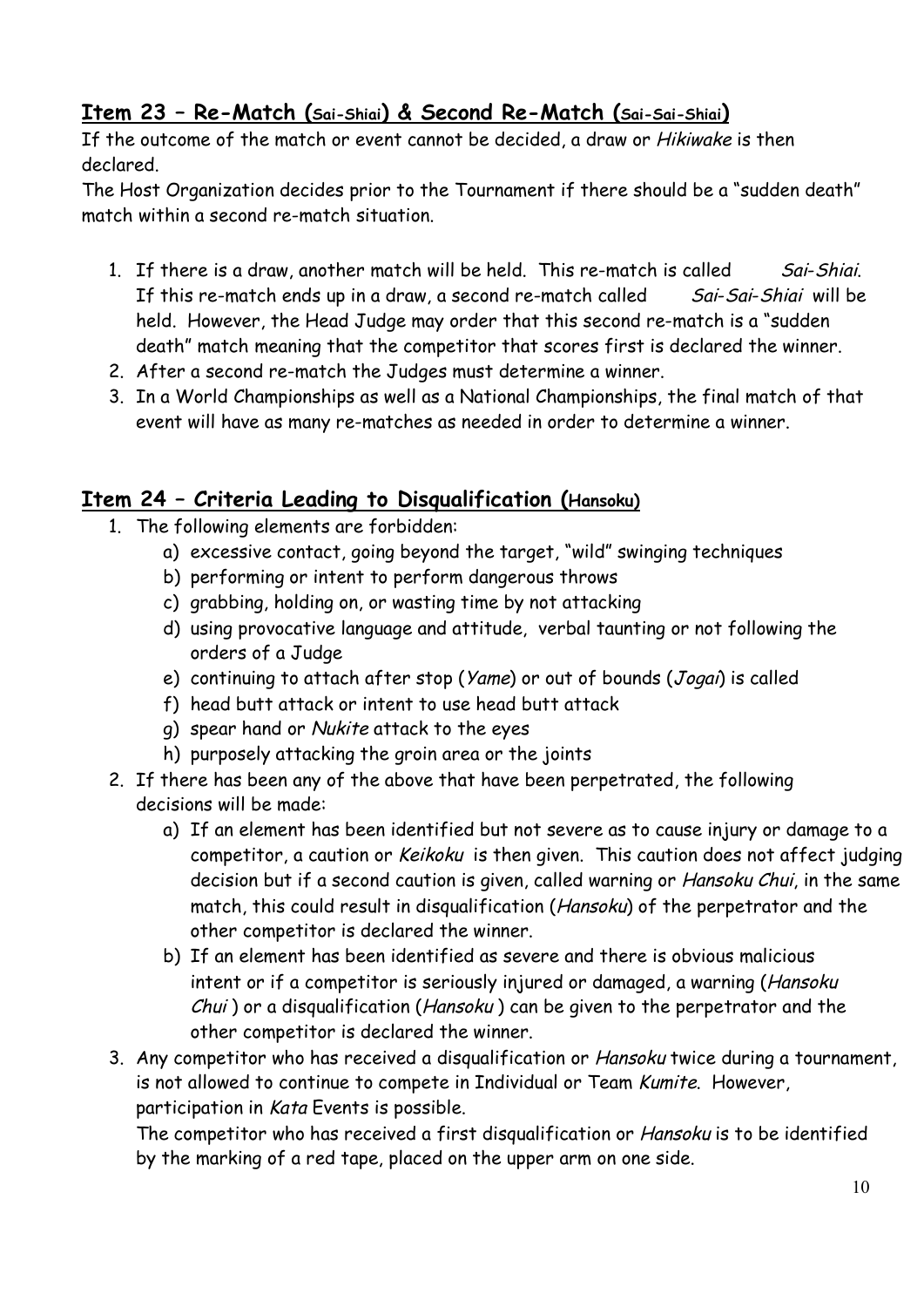4. When a Hansoku is announced by the Head Judge, the scorekeeper will record this on a specific document that is submitted to the Master Chief Judge.

#### **Item 25 – Out of Bounds (Jogai)**

If a competitor touches the ground outside the borders of the court with any part of the body, a caution indicative of out of bounds or Jogai Keikoku is then announced. If this happens a second time, an out of bounds warning or Jogai Chui is given. If this happens a third time, a disqualification by out of bounds or Jogai Hansoku is given to the perpetrator and the other competitor is declared the winner.

If a competitor scored before being out of bounds, his score will prevail.

#### **Item 26 – Criteria for Volunteer Non Defending (Muboubi)**

- 1. A caution for volunteer non defending called Muboubi Keikoku, a warning for volunteer non defending called Muboubi Chui and a disqualification for volunteer non defending called Muboubi Hansoku can be given in the following situations:
	- a) if it is obvious that a competitor does not provide any defensive effort and gets hit, then that competitor receives the appropriate level of volunteer non defending and the other competitor the appropriate level of reprimand or Hansoku
	- b) if it is identified that a competitor shows no fighting effort
- 2. Although not necessarily hit, a competitor can receive a non defending reprimand, either caution, warning or disqualification as the referee may judge the present situation dangerous. In that case the other competitor is declared the winner.

#### **Item 27 – Absolute Disqualification (Shikkaku)**

- 1. An absolute disqualification or *Shikkaku* is given in the following situations that the Head Judge and the Judges have already discussed, and therefore the other competitor is declared the winner:
	- a) non compliance to the orders of the Head Judge
	- b) display of poor and unacceptable attitude and frame of mind and use of unacceptable verbal or body language as a Karate competitor
	- c) if it is deemed inappropriate for the match to continue

An absolute disqualification or Shikkaku can be given without any prior warnings and to any person within the tournament site.

- 2. After absolute disqualification has been given to a competitor, that competitor cannot continue to participate in that tournament, whether Kumite or Kata.
- 3. The details of an absolute disqualification must be discussed by the involved Judges and given to the pertinent scorekeepers who enter these specified details on the appropriate form which is given to the Master Chief Judge.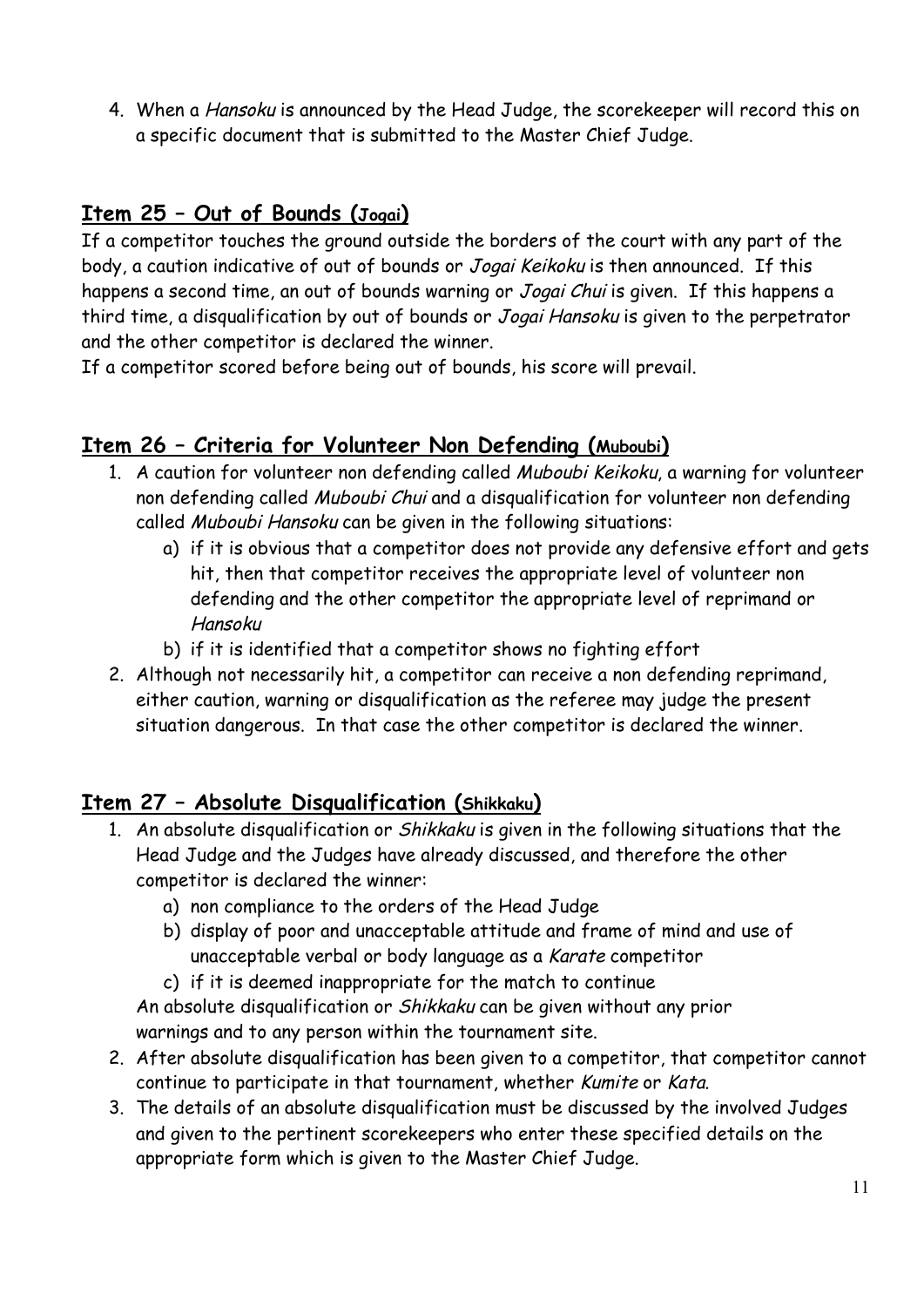- 4. If a team has perpetrated a serious offense, the whole team is given an absolute disqualification and the other team is declared the winner.
- 5. An absolute disqualification also can be given in a Kata match or event.

#### **Item 28 – Withdrawal (Kiken)**

- 1. Withdrawal or Kiken is given by the Head Judge in the following situations:
	- a) failing to report when the match or event is being called
	- b) volunteer withdrawal
	- c) competitor cannot continue a match
- 2. If a competitor or team withdraws, the other competitor or team is declared the winner.
- 3. A competitor who voluntarily withdraws with no obvious physical reasons, cannot compete in any other matches or events.
- 4. Withdrawal or Kiken also can be given in a Kata match or event.

#### **Item 29 – In the Case of an Injury**

- 1. If a competitor is injured, the Head Judge will consult with the doctor and will await a diagnosis of the injury. The match is thus stopped until the doctor has finished the care of the injured competitor. If a competitor in unable to continue a match due to that injury, the Judges will decide if a withdrawal or Kiken is to be given. If that is the case, without calling a disqualification or Hansoku, then the other competitor is declared the winner. If both competitors are injured and there are no disqualifications or Hansoku issued, then the match is stopped and a decision as to the outcome of the match will be called.
- 2. If a competitor is unable to continue a match due to an injury, then a withdrawal or Kiken will be given and the other competitor has been issued a disqualification or Hansoku, the injured competitor is declared the winner. This decision prevails even if the disqualified competitor has scored a half point or Waza-Ari.
- 3. In case of an injury, the doctor will discuss the injury with the Master Chief Judge and can request that the injured or incapacitated competitor withdraw from Kumite events. That competitor could participate in Kata events at the doctor's recommendation.

#### **Item 30 – Required Judges & Arbitrators**

The following officials are required per court:

- a) 1 Arbitrator
- b) 1 Head Judge
- c) 4 Judges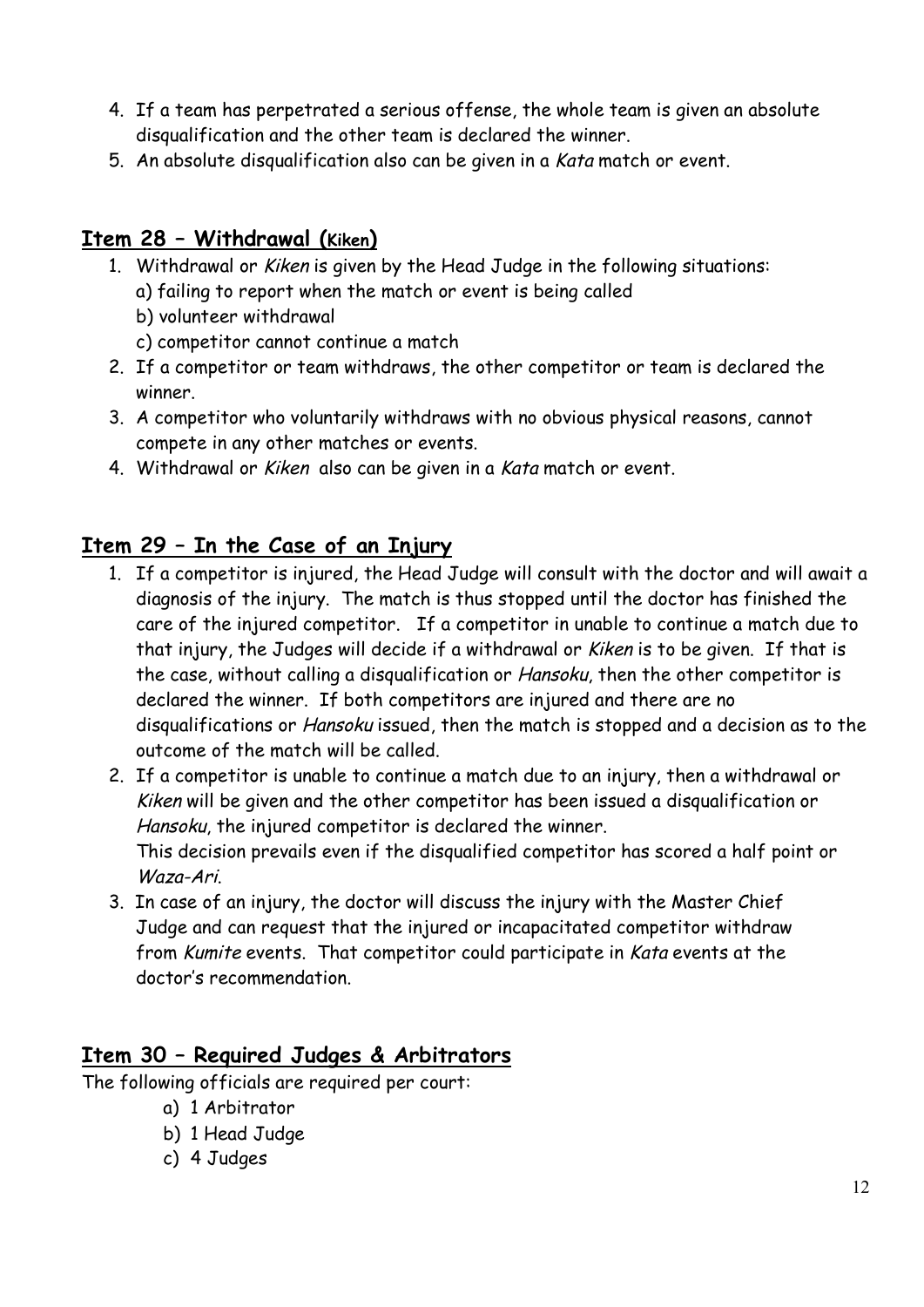#### **Item 31 – Time of the Event**

- 1. The allotted time for a match or event is 2 minutes. At a World Championships or National Championships, the adult male final Kumite match is 5 minutes. However, the Host Organization can decide otherwise.
- 2. The Head Judge starts the match with a verbal cue that ends with the word: begin or Hajime at which time the countdown is started. Countdown is interrupted when stop (Yame) or out of bounds (Jogai) is called. Countdown resumes when the verbal cue: resume or Tsuzukete Hajime is pronounced. If the allotted time for the match has elapsed, the timekeeper will announce this to the Head Judge and the match is thus finished.

#### **Item 32 – Required Equipment**

- 1. Whistles one per official
- 2. Red and white flags a pair for each Judge
- 3. A stopwatch
- 4. A bell
- 5. A number board indicating scored points and various warnings
- 6. Official forms for scorekeepers including a copy for the Arbitrator
- 7. Red bands of cloth to differentiate the competitors the dimensions of this red band of cloth worn around the waist should not hinder the match in any way
- 8. Red and white tape to prepare the court
- 9. Red tape to identify a competitor that has received a disqualification or Hansoku

#### **Item 33 – Safety Equipment**

- 1. Gloves for the hands
- 2. A transparent mouth guard
- 3. A chest protector
- \* as recognized by the JKA

## **CHAPTER 4 KATA EVENTS**

#### **Item 34 – Definition & Guidelines for Kata Event**

1. In a Kata Event, a Kata is performed in a court. The Judges make a decision in order to declare a winner. The different types of Kata Events or Matches are as follow: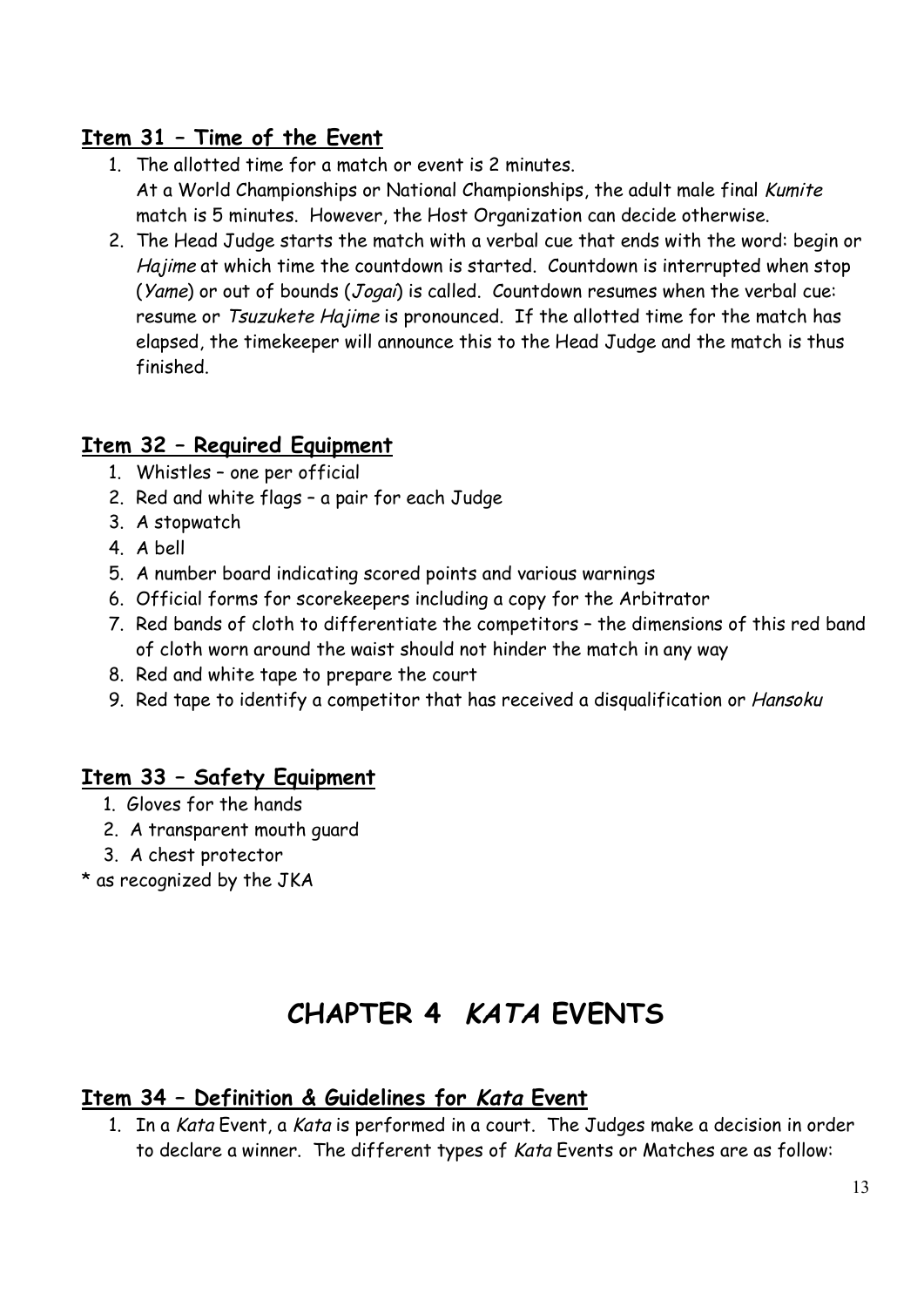- a) Red and White Flag System: 2 competitors simultaneously perform the same Kata that is chosen by the Head Judge and a winner is declared. The competitors must clearly repeat back to the Head Judge the name of the chosen Kata. The Head Judge will acknowledge this and the match or event begins.
- b) Point System: 1 competitor at a time perform a Kata and each Judge gives points on the performance of that competitor. The points are added up for a total score and a winner is declared.
- c) Team Kata: 3 competitors perform the same Kata and start by facing the Front or Shomen, at a starting position of their choice. The team is given a total score according to the Point System. The 3 competitors have a choice to form a triangle or a reversed triangle. A competitor on reserve may be substituted at any match but must be

registered as a participant prior to the start of the tournament.

- 2. Each competitor or team chooses a Kata from the following list that has been approved by the Masters Committee or Shihan-Kai: Heian Shodan . Heian Nidan . Heian Sandan . Heian Yondan, Heian Godan . Tekki Shodan . Tekki Nidan . Tekki Sandan, Bassai Dai . Kanku Dai . Enpi, Jion . Jitte, Hangetsu, Gankaku, Bassai Sho, Kanku Sho, Chinte, Unsu, Meikyo, Wankan, Sochin, Nijushiho, Gojushiho Dai, Gojushiho Sho.
- 3. The types of Kata matches are as follow:
	- a) Matches by Designated Basic Kata or Shitei Kata the Head Judge chooses at random one of the Kata from the following list and the winner is declared by Red and White Flag System:

Heian Nidan . Heian Sandan . Heian Yondan Heian Godan . Tekki Shodan

- b) Matches by Designated Intermediate Kata or Sentei Kata the Head Judge chooses at random one of the Kata from the following list and the winner is declared by Red and White Flag System: Bassai Dai, Kanku Dai, Enpi, Jion
- c) Match by Designated Intermediate Kata or Sentei Kata in the Point System the competitor chooses one Kata from the Designated Intermediate Kata list to perform and the winner is declared by point system: Bassai Dai, Kanku Dai, Enpi, Jion
- d) Match by Favorite Kata or Tokui Kata The competitor chooses a Kata from the list as seen in the above #2 with exception of all the Kata in the Designated Basic Kata list, and the winner is declared by point system.

#### **Item 35 – Required Judges**

The following Judges are required per court:

a) 1 Head Judge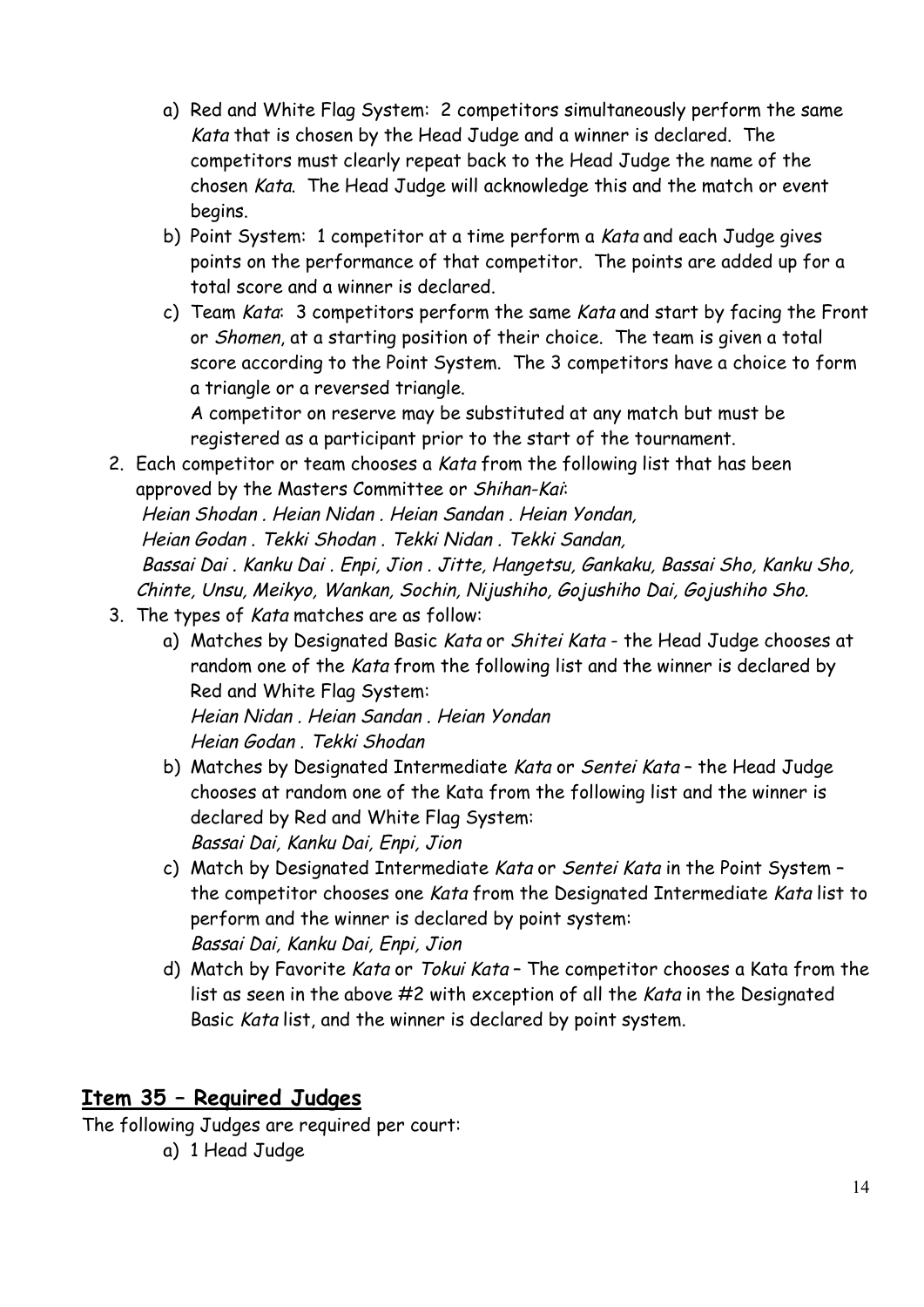b) 4 Judges for the Red and White Flag System events

&

6 or 4 Judges for the Point System events

#### **Item 36 – Criteria for Judging Kata**

- 1. Criteria for judging a Kata Event are as follow:
	- a) proper sequence of movement
		- b) observing the 3 key elements of Kata: levels of strength, contraction and expansion of the body and change in the speed of the techniques
		- c) power and accuracy in performance of basic techniques; posture, balance, stance and accuracy in reaching the point of target
		- d) following the proper course of direction and accuracy in returning to the starting position or Embusen
		- e) overall performance and illustrating the essential characteristics of the chosen Kata
		- f) displaying courtesy in attitude, fighting spirit and effort, and correct eye contact or Chakugan
		- g) proper use of stance and posture or Kamae and the ability to focus the mind or Zanshin
		- h) accuracy in transforming the body parts into "weapons" of attack and defense
		- i) if there are any exaggerated movements or intentional change to the set flow of the Kata
		- j) synchronization of performance in Team Kata
- 2. For Point System, 10 is the highest score. The Master Chief Judge decides what the average or median score will be. The Judges and the Head Judge decide and indicate their scores on their respective score boards. The highest and the lowest scores are dropped and the rest is added up, forming the total score.

#### **Item 37 – Criteria for Point Deduction & for Disqualification**

- 1. Points are deducted as per the following situations:
	- a) the competitor makes a mishap, but continues to smoothly perform
	- b) the competitor pauses for no apparent reason but continues afterwards
	- c) execution of a movement in the wrong order, or a wrong movement but the competitor continues to perform
	- d) the competitor makes breathing sounds or creates sound with the uniform while executing the Kata
	- e) the competitor is outside the 1 step allowance for coming back to the starting position (Embusen). This can represent 0.1 to 0.3 deduction in scoring.
	- f) In Team Kata, from the moment the court is entered and exited, the name of the Kata, Ready or Yoi, Start or Hajime and Recover or Naore, are the only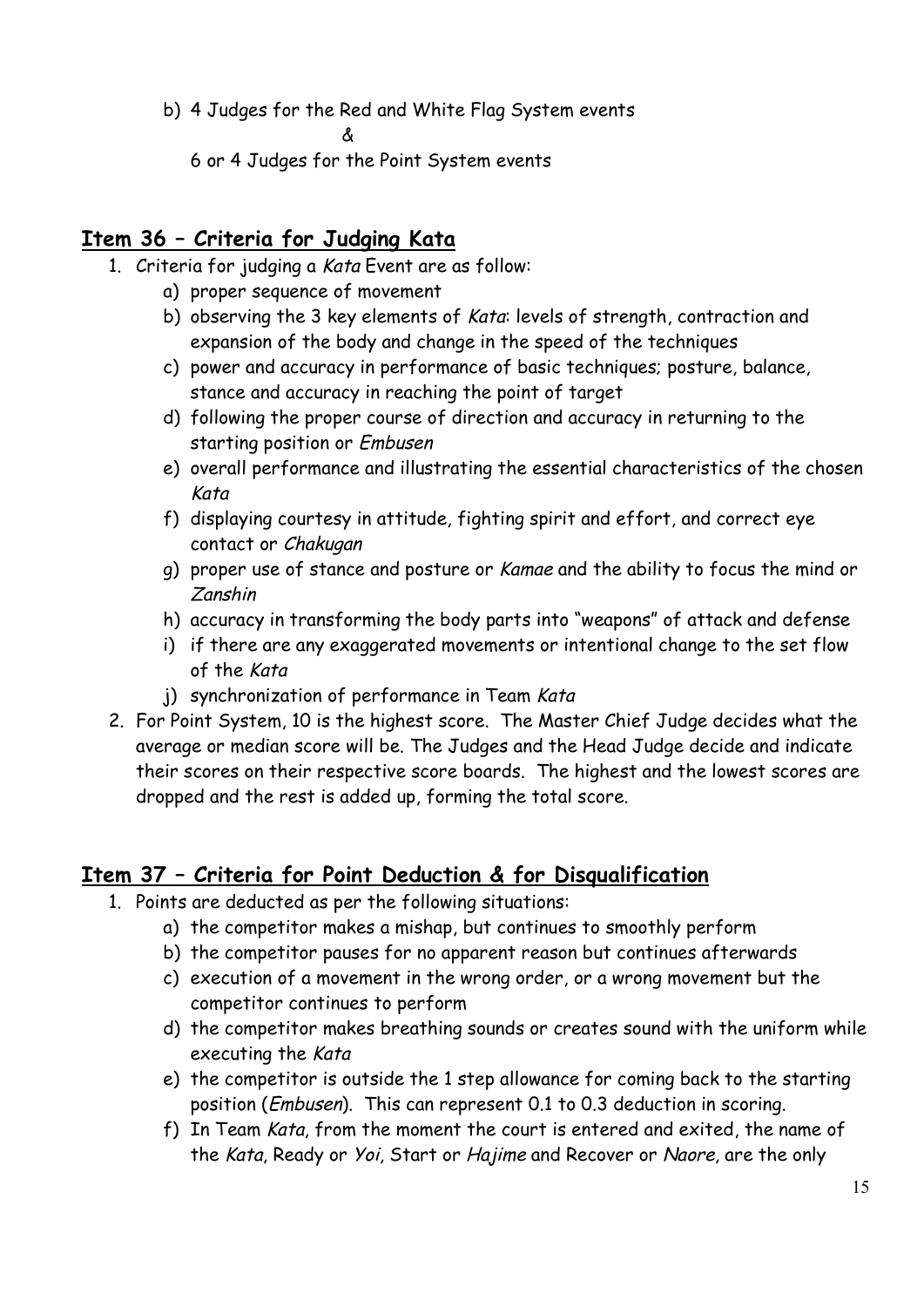spoken words allowed. At anytime, verbal or non verbal cues to encourage synchronization are subject to deduction.

- 2. The competitor is disqualified as per the following situations:
	- a) the competitor does not finish the Kata
	- b) the competitor does a different Kata from the one announced

#### **Item 38 – Re-Match (Sai-Shiai) & Second Re-match (Sai-Sai-Shiai)**

- 1. If there is a draw in a Red and White Flag System match or event, the Head Judge will choose another Kata to be performed by the 2 competitors. This is called rematch or Sai-Shiai. The outcome of this re-match must be decided.
- 2. If there is a draw in a Point System match or event, the competitors will perform the same Kata again. This is called re-match or Sai-Shiai. If there is still a draw, the lowest score that was dropped is now added up for a total score. If there is still a draw, the highest score that was dropped is now added up as well for a total score. If finally there is still a draw, the competitors will perform a different Kata. This is now called second re-match or *Sai-Sai-Shiai*. The outcome of this second re-match must be decided by different scoring points by each Judge.

#### **Item 39 – Required Equipment**

- 1. Whistles one per Judge
- 2. Red and white flags a pair for each Judge
- 3. Score boards or score cards a set per Judge
- 4. Record keeping forms
- 5. Kata cards: a set of Designated Basic Kata and a set of Designated Intermediate Kata – a set of the appropriate ones for the Head Judge
- 6. Red bands of cloth to differentiate the competitors the dimensions of this red band of cloth worn around the waist should not hinder the match in any way
- 7. Red and white tape to prepare the court

## **CHAPTER 5 ADDITIONAL INFORMATION**

#### **Item 40 – Boys & Girls Tournaments and Adult Female Tournaments**

1. The Boys & Girls Divisions are as follow: Elementary School – 7 to 12 years old Junior High School – 13 to 15 years old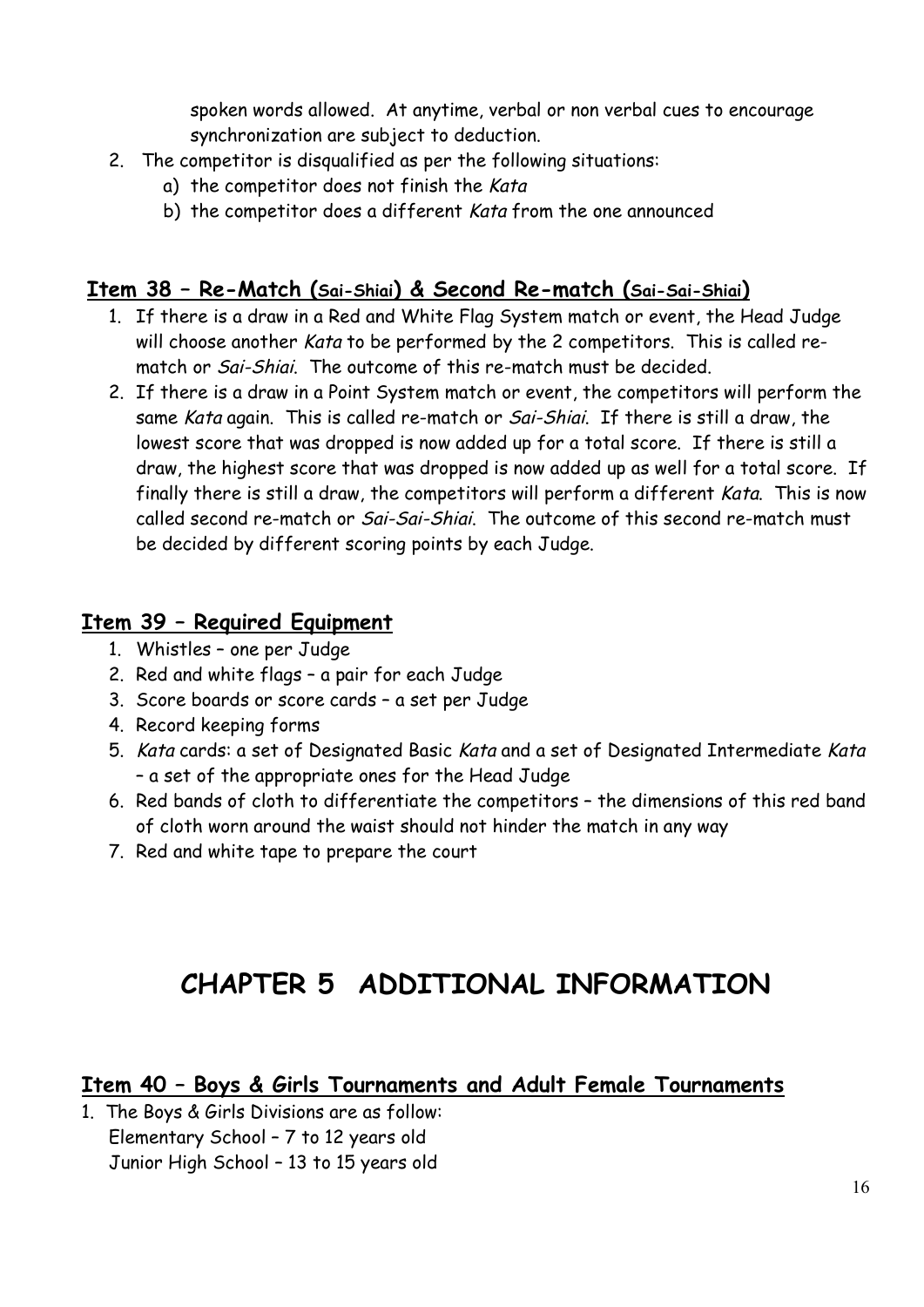High School – 16 to 18 years old

The Host Organization may make variations of the divisions.

- 2. Adult Females are considered so after junior high school graduation. The Host Organization may decide on variations of the divisions.
- 3. Boys & Girls and Adult Females tournament events are as follow:
	- a) 1 step basic fighting (Kihon Ippon Kumite)
	- b) semi-free fighting (Jiyu Ippon Kumite)
	- c) free fighting (Jiyu Kumite) from Elementary school third grade or 9 years old and up
	- d) Kata

#### **Item 41 – Seniors Tournaments**

This tournament is to follow the Tournament Rules & Regulations guidelines. The Host Organization may make varying decisions regarding these tournaments.

#### **Item 42 – Revision of Document**

The revision of this document is done by the Masters Committee also called Shihan-Kai with a majority of two thirds of the members present.

#### **Additional Clause**

Date of Revision: May 11 1996 Date of revision: August 14 2004 Date of revision: May 29 2011 Date of revision: August 31 2015 Last date of revision: April 1 2018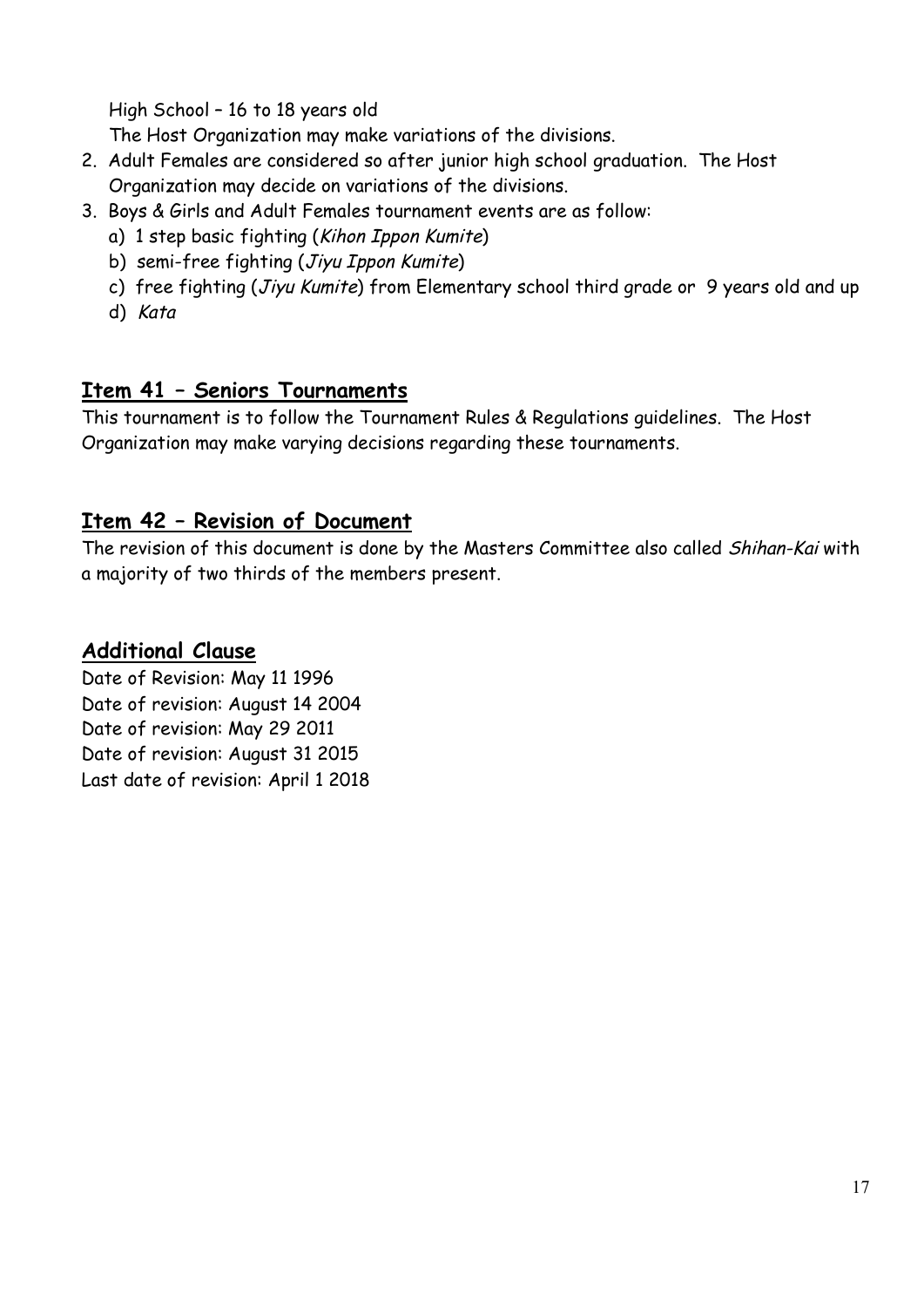# **TOURNAMENT RULES & REGULATIONS FOR OFFICIALS**

## **CHAPTER 1 GENERAL RULES**

#### **Item 1 – Goal and Objective**

- 1. The goal of establishing these rules and regulations for officials is to promote standardized guidelines to ensure a fairness and smoothness flow in decision-making.
- 2. This document is to be used as a supplement to the Tournament Rules & Regulations document.

#### **Item 2 – Guide for Use**

All official tournaments sponsored by The Japan Karate Association are to follow these rules and regulations.

#### **Item 3 – Rules of Conduct for Officials**

- 1. All judging officials are to be neutral and fair.
- 2. All judging officials should make their decisions freely and based on the Tournament Rules & Regulations documents.
- 3. All judging officials are to behave in a dignified and professional manner.
- 4. All judging officials give their decisions promptly and accurately.

#### **Item 4 – Additional Information**

If there arises a situation undefined by this present document, the decision shall be given by the Master Chief Judge.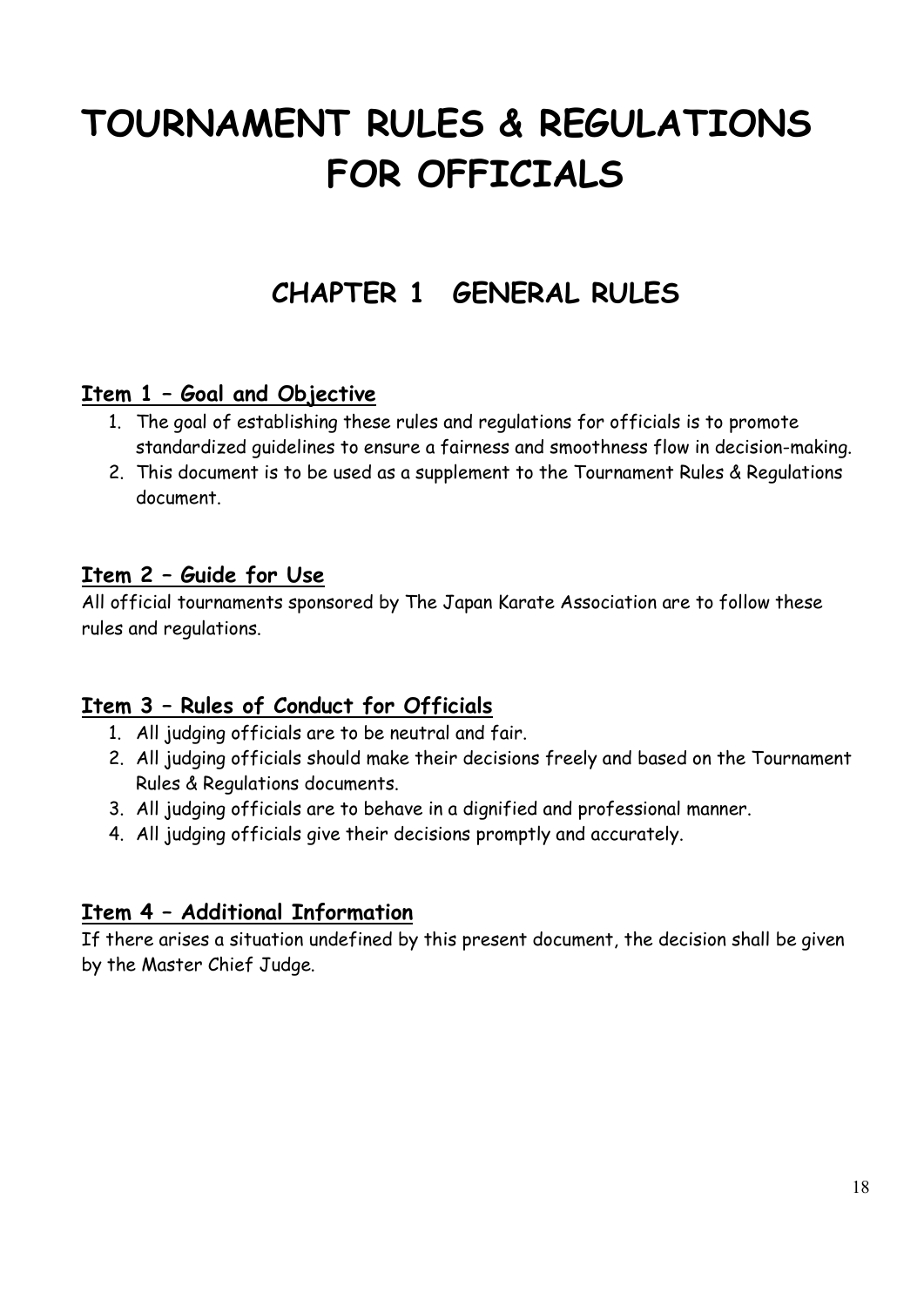## **CHAPTER 2 PROCEDURES FOR JUDGING**

#### **Item 5 – Procedures for Kumite Tournaments**

- 1. The Head Judge calls the competitors to line up. Then to bow to the Front or Shomen Ni Rei and to each other or Otagai Ni Rei.
- 2. Two competitors move to their respective designated positions and bow to each other.
- 3. At the end of the match or event, the Head Judge calls the competitors to line up, then will tell them to bow to each other and to the Front.
- 4. When the Head Judge gives the signal to start the match, the countdown starts. When the Head Judge calls the match to stop or Yame, as well as in the case of out of bounds or Jogai, the countdown stops and will resume when the Head Judge gives the signal to resume or Tsuzukete Hajime.

The Head Judge will call the match to stop, Yame or out of bounds, Jogai and interrupt the match, in the following situations:

- a) if there is a 1 point or Ippon or a half point or Waza-Ari
- b) if the competitors need to fix their uniform or if the Head Judge needs to give them advice
- c) if there are any elements that can lead to disqualification
- d) an injury or accident
- e) if the Arbitrator is indicating to interrupt the match or event
- f) at a Judge's indication and the Head Judge considers it necessary
- g) if a match or the surroundings of a match is considered dangerous
- h) if too much closeness in such that a proper technique cannot be executed
- i) if a competitor touches the ground outside the borders of the court with any part of the body
- j) when the allotted time for a match or event has elapsed
- 5. During the match or event if any of the above is identified, the Judges will signal the identified element by whistle and a corresponding flag gesture to the Head Judge.
- 6. If necessary, the Head Judge will confer with the Judges to discuss an element and make appropriate recommendations or corrections. This takes place within the presence of the Arbitrator. If the Judges are not agreeing, then a decision is taken with a majority rule and the Head Judge will declare the final decision. Conferring should be kept to a minimum.
- 7. The Head Judge then gives the command to resume the match or Tsuzukete Hajime and the match is thus pursued.
- 8. A competitor may request to have the match interrupted by calling a time-out for the following situations that may not have been noticed by the Head Judge: accident, injury or sickness. However, the match is not interrupted until the Head Judge chooses to call the interruption, saying stop or Yame.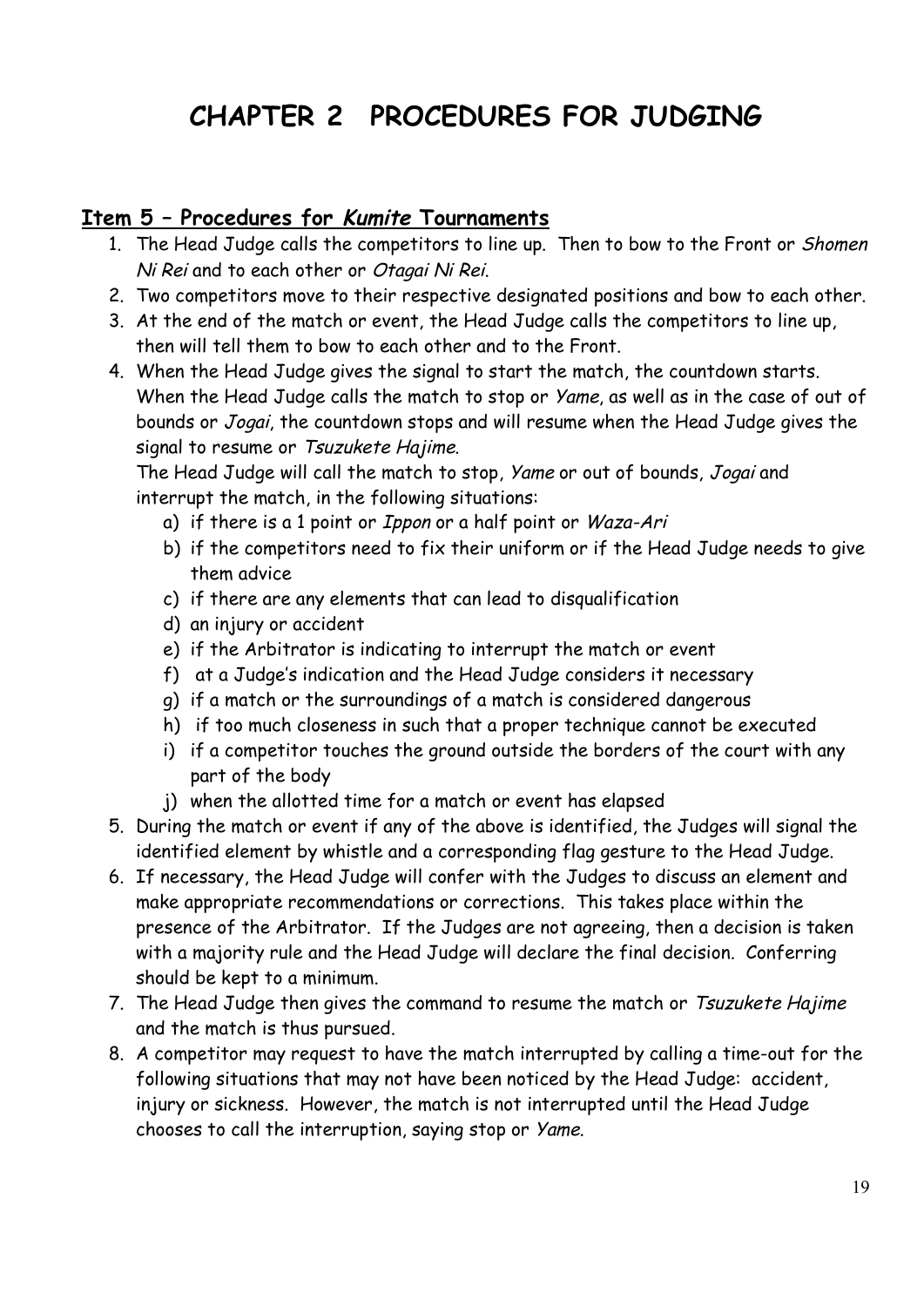- 9. When it is time to decide the outcome of the match or event, the Head Judge will use either voice command or whistle command to indicate that it is decision time or Hantei. The Judges will then indicate their decision by using a flag or flags.
- 10. After taking notice of the decision of each of the Judges, the Head Judge will indicate by whistle to the Judges to lower their flag or flags and then announces the outcome of the match or event. The Head Judge will use step 9 and 10 in the occurrence that all allotted time has elapsed.
- 11. The timekeeper is seated at a designated location and monitors with a stopwatch the elapsing time during a match and uses a bell to indicate to the Judges by ringing once and announcing that 30 seconds are remaining, as well as by ringing twice, and announcing that all allotted time has elapsed. The announcement of this always prevails.
- 12. The scorekeepers use the pertinent official forms to keep records of all scores and outcome of all matches or events, following the Head Judge's announcements.

#### **Item 6 – Procedures for Kata Tournaments**

- 1. The Head Judge calls the competitors to line up. Then to bow to the Front or Shomen Ni Rei and to each other or Otagai Ni Rei.
- 2. Two competitors move to their respective designated positions and bow to each other.
- 3. For a **Red and White Flag** System match or event, both competitors before entering their designated positions in the court, bow to the Front or Shomen, then each competitor moves to their respective starting positions and bow to each other or Otagai Ni Rei. The Head Judge then chooses at random a Kata and announces the name of the Kata to the competitors. The red side repeats the name of that Kata first then the white side does the same. The Head Judge will confirm the name of the Kata, and creates a pause. Both competitors will then begin their performance at the Head Judge's command to start either by using the voice command "ready.. start" (Yoi.. Hajime) or by whistle. For Designated Basic Kata or Shitei Kata, the Head Judge chooses at random a Kata from the set of Designated Basic Kata cards then announces the name of that Kata to the 2 competitors. The red side repeats the name of that kata first then the white side does the same. The 2 competitors begin at the Head Judge's voice or whistle command to start.
- 4. For **Point System** match or event, for either Designated Intermediate Kata (Sentei Kata) or Favorite Kata (Tokui Kata), the competitor before entering the Kata designated starting point in the court, bows to the Front or Shomen, then moves to the Kata starting position, and announces the name of the chosen Kata, in a loud and clear voice. The Head Judge will repeat the name of that Kata and the competitor will then start their performance at their own timing. In Team Kata, only 1 of the team competitors announces the Kata.

The scorekeepers use the pertinent official forms to keep records of all the names of the Kata chosen by each competitor.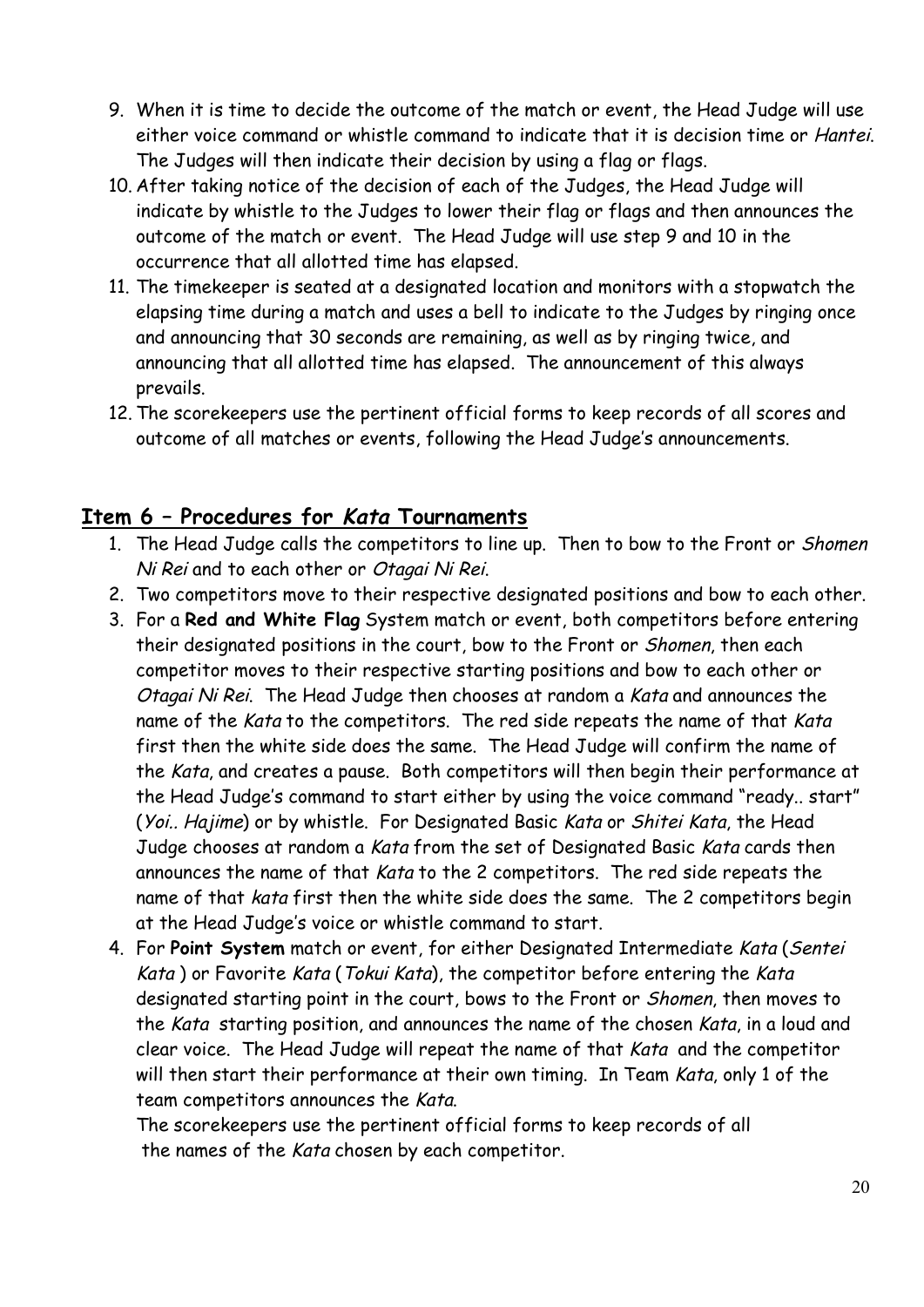5. For a **Red and White Flag** System, when the performance is finished, the competitors return to the starting position following a voice command from the Head Judge to recover or Naore, and wait for the decision of all the Judges. After the final decision is announced, both competitors bow to each other or Otagai Ni Rei, exit the court, then bow to the Front or Shomen.

For **Point System** match or event, after the final decision, the competitor bows to the Front, exits the court, and bows to the Front again. Team Kata competitors follow this procedure as well.

- 6. If necessary, the Head Judge will confer with the Judges to discuss and make appropriate recommendations as well as decisions arising from Judges vote if there is a disagreement, as per the following:
	- a) making a mistake, improper behavior leading to disqualification (Hansoku)
	- b) injury or accident
	- c) questionable issue prior to scoring
	- d) at a Judge's indication and the Head Judge considers it necessary
- 7. If any of the above have been identified, the Judges will indicate it to the Head Judge by whistle command.
- 8. For a **Red and White Flag** System, when it is time to decide the outcome of the match or event, the Head Judge will use either voice command or whistle command to indicate that it is decision time or Hantei. The Judges will then indicate their decision by using a flag or flags.

For **Point System** match or event, when it is time to decide the outcome of the match or event, the Head Judge will use whistle command to indicate that it is

decision time orHantei. The Judges will then raise their score boards or score cards with their choice of score.

One of the scorekeepers reads in a loud and clear voice, each score, starting from the Head Judge and moving clockwise. The other scorekeepers write the announced scores on the appropriate official forms, make the necessary calculations for a total score.

A scorekeeper will announce the final score to the Head Judge, in a loud and and clear voice and the Head Judge repeats this score to the competitors. The Head Judge will then use whistle command to indicate to the Judges to lower their score boards or score cards.

#### **Item 7 – Voice Commands for the Head Judge**

1. The following commands are to be used by the Head Judge: Senshu – calling **competitors** or asking to line up Seiretsu – **line-up**, at beginning or end of the match or event Shomen Ni Rei – asking a competitor or competitors to **bow to the Front**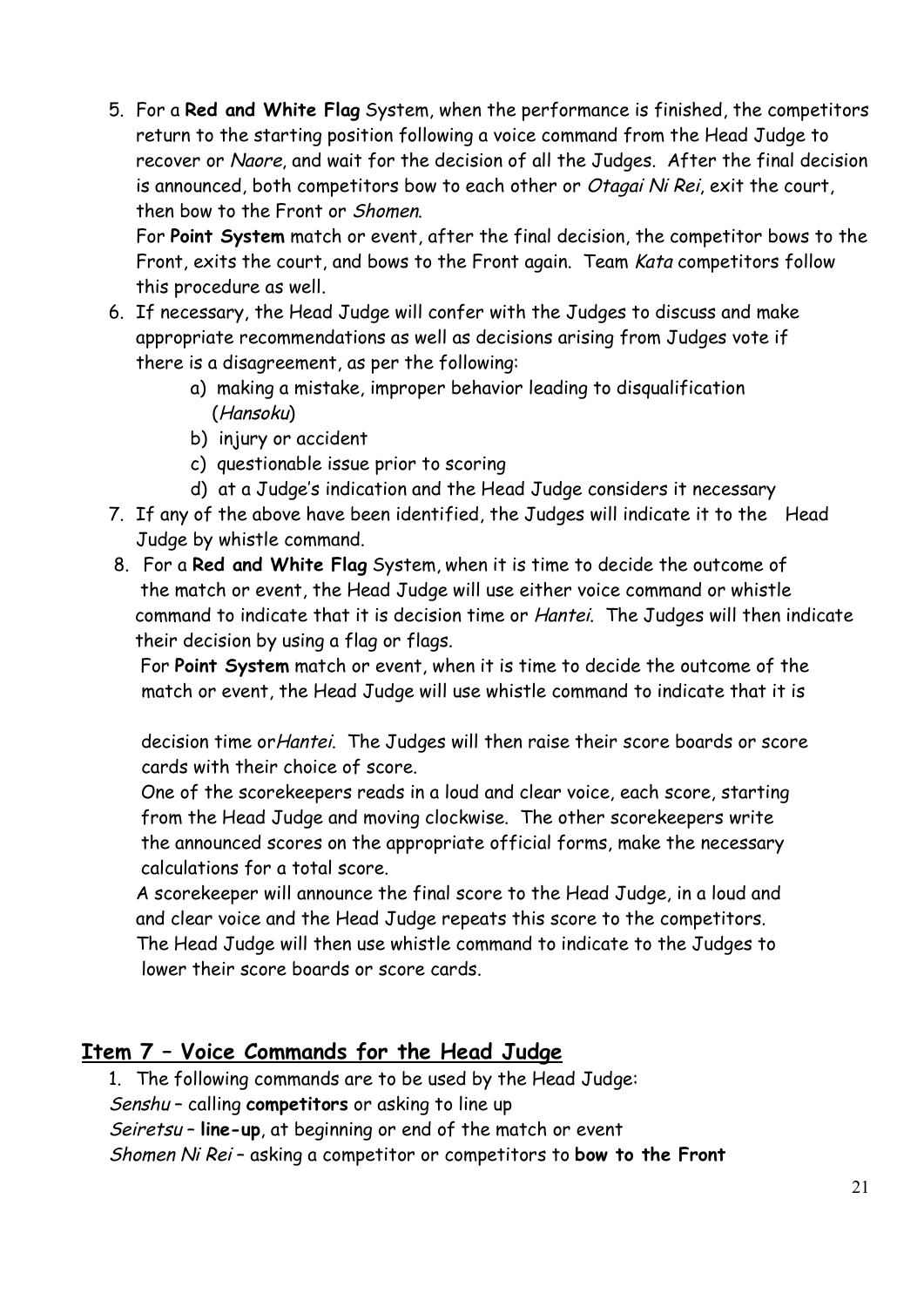Otagai Ni Rei – asking competitors to **bow to each other** Shobu Ippon or Shobu Sanbon – identifying **1 Point** or **3 Point Match** Hajime – **begin** Yoi..Hajime – for a Flag System, **ready..begin** Naore – in a Flag System Kata match, at the end of performance, to **recover** and return to the starting position Yame – **stop**, to interrupt or end a match or event Moto No Ichi – **return to your exact position**, in a Kumite match before resuming, prompting competitors to return to their exact starting positions Tsuzukete Hajime – to **resume** the match Tsuzukete – **continue**, when a competitor or competitors spontaneously stop, to continue the match Ato Shibaraku – letting the competitors know that there is **30 seconds** time remaining Aka / Shiro – indicating **red** or **white** Jodan – to indicate a **face** level attack Chudan – to indicate a **chest** level attack Tsuki – to indicate a **punch** Keri – to indicate a **kick** Uchi – to indicate a **strike** Waza-Ari – to indicate a **half point** Ippon – to indicate a **full point** or **1 point** Awasete Ippon – to indicate that score added **together making a full point** Torimasen – indicating **no points** Hayai – indicating **faster** attack Aiuchi – indicating **simultaneous attacks** Maai – indicating **distance** not sufficient Ukete-Masu – indicating a **blocked** attack Nukete-Masu – indicating an **off target** attack Yowai – indicating a **weak** attack Keikoku – indicating a **caution** Chui – indicating a **warning** Hansoku – indicating to **disqualify** Muboubi – indicating a **non defending** Jogai – indicating **out of bounds** Hantei – indicating **decision time** Aka /Shiro No Kachi – indicating **red** or **white** is the **winner** Hikiwake – indicating a **draw** Sai-Shiai – indicating a **re-match** Sai-Sai-Shiai – indicating a **second re-match** Sakidori – indicating a **"sudden death"** match, in a second re-match situation Shobu Hajime – to begin a **"sudden death"** match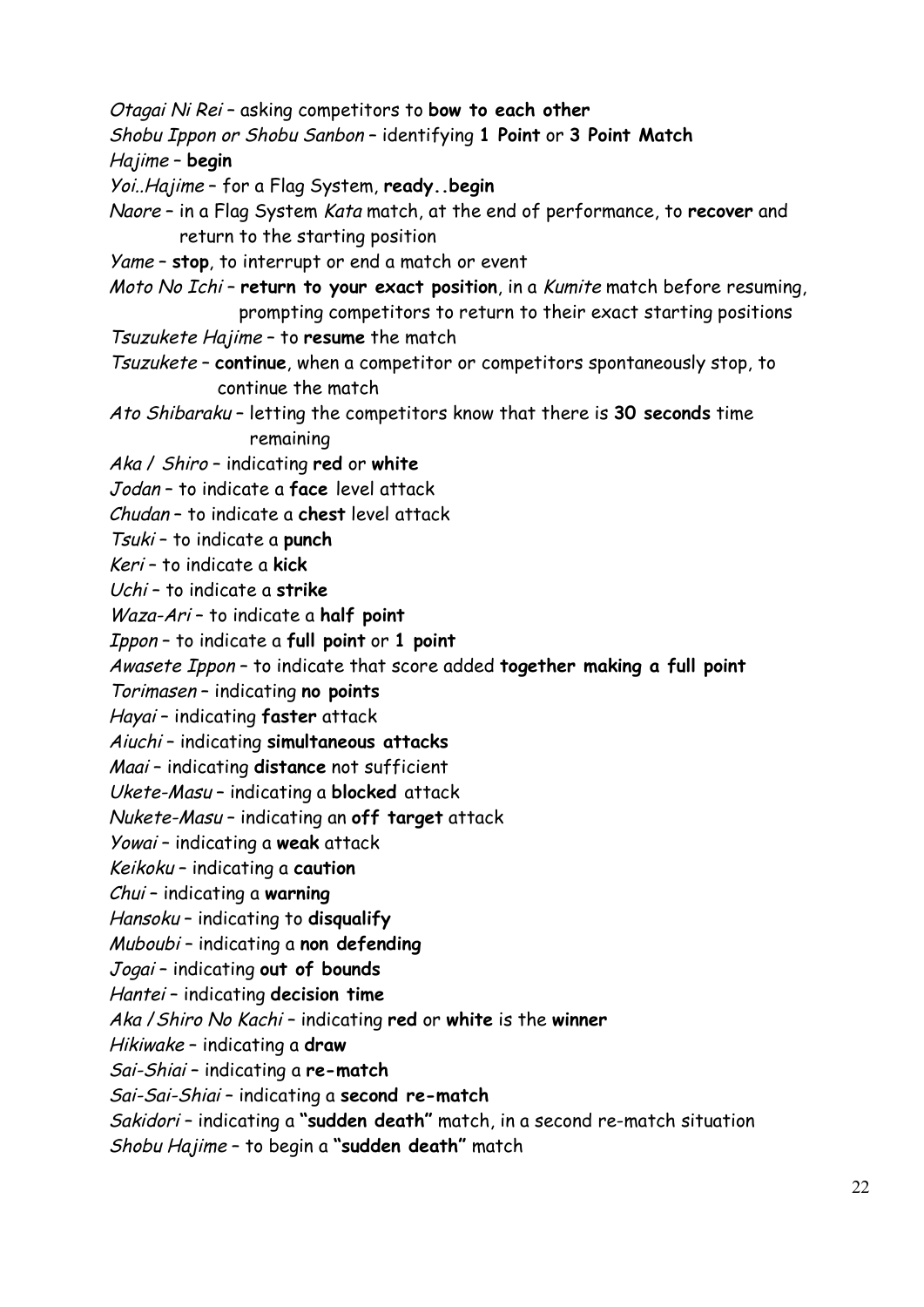#### Shugo – indicating a **call to confer**

Kiken – to indicate a **withdrawal** of competitor/competitors

Shikkaku – to indicate an **absolute disqualification**

- 2. For the following verbal commands, the Head Judge clearly announces to which competitor, either the red or the white one, the command is addressed to. \*When announcing a score, the announcement is as follow: Red or White (Aka/Shiro), Area of Attack, Technique Used, Points Awarded \*When issuing a warning or a disqualification, the announcement is as follow: Red or White (Aka/Shiro), Type of Warning, Severity of Warning \*When issuing a withdrawal of competitor(s) or an absolute disqualification, the announcement is as follow: Red or White (Aka/Shiro), Identify the Command
- 3. If a competitor scores with consecutive techniques called Renzoku Waza, the Head Judge announces the target area and the kind of attack as well as announces either a half point by consecutive techniques or Renzoku Waza Waza-Ari, or a 1 point by consecutive techniques or Renzoku Waza Ippon given.

#### **Item 8 Whistle Commands**

 $\blacksquare$  indicates the length of whistling

- 1. The following are the whistle commands used by the Head Judge:
	- $a)$  \_\_\_\_\_\_\_\_ \_\_\_ start Hajime
	- b)  $\_\_$  stop Yame
	- $(c)$  \_\_ \_ \_ call to confer Shugo
	- d) \_\_\_\_\_\_\_ \_\_ decision time Hantei
	- e) \_\_ lower flags or score boards
- 2. The following are the whistle commands used by the Arbitrator:
	- $(a)$  \_\_ \_ \_ \_ \_ \_ stop the match
- 3. The following are the whistle commands used by the Judges:
	- a) \_\_\_\_\_\_\_\_ 1 point or *Ippon* has been scored
	- b) \_\_ half point or *Waza-Ari* has been scored
	- $c)$  \_\_ \_ \_ \_ \_ attention call to Head Judge

#### **Item 9 – Hand & Flag Signals for Court Officials**

The Judges use specific gestures when expressing their judgments and decisions. See Appendix 6 for illustrated table.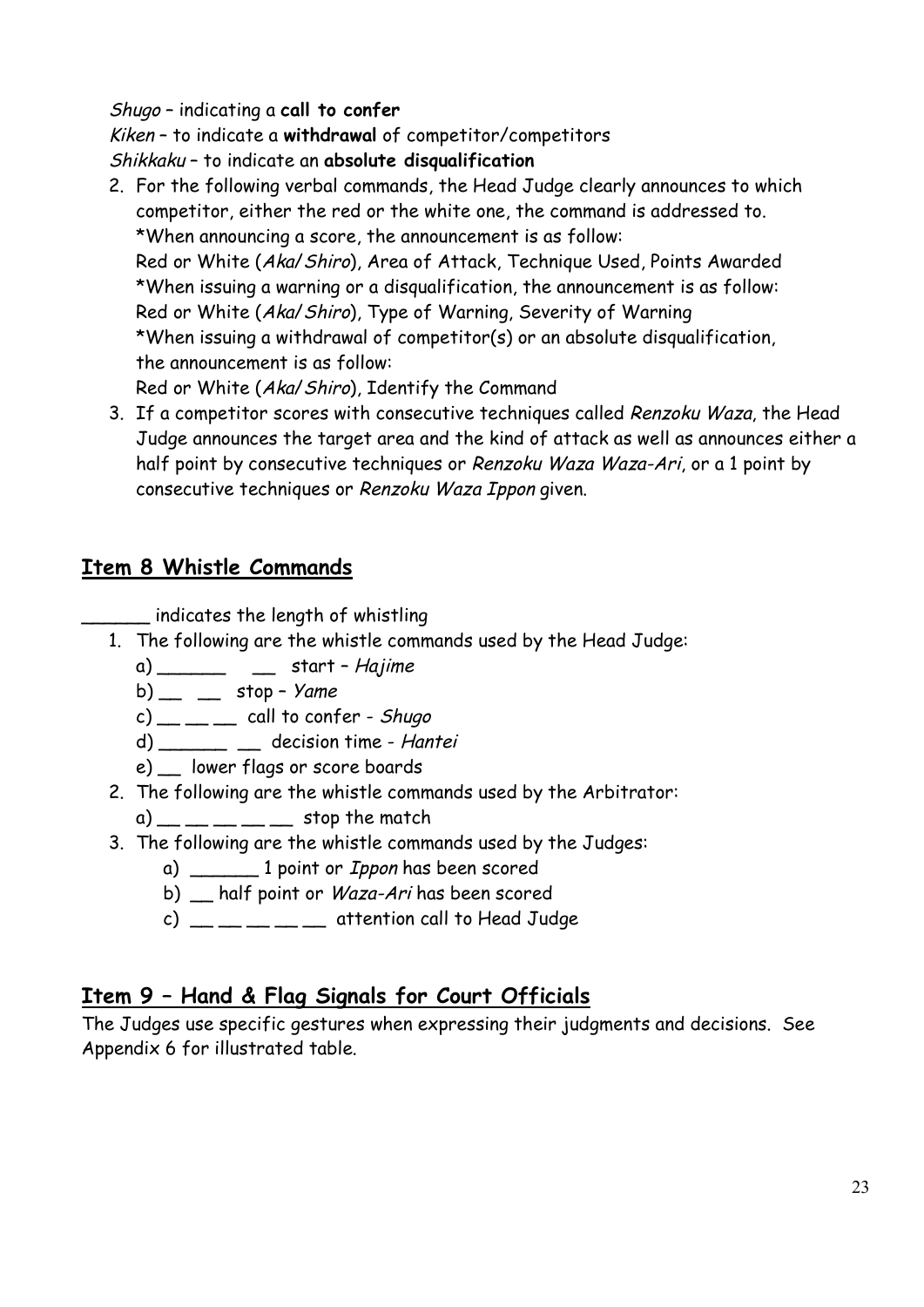## **CHAPTER 3 TO JUDGE KUMITE**

#### **Item 10 – Location of Court Officials**

- 1. The Head Judge during a match or event is positioned as seen below and moves according to the competitors.
- 2. The Judges hold a whistle in their mouth and a red and white flag in each hand. They are positioned as seen below.



Note: For a Red and White Flag System, please see above diagram. The red competitors are situated at the right side of the Head Judge while the white competitors area at the left side.

For the Head Judge and the Judges, please follow the arrows to see where the competitors are positioned after initial bowing and when the match or event is over, to see them come back to their original positions for the final bowing.

The Arbitrator sits facing the Front or Shomen, for observation of the match or event.

#### **Item 11 – Criteria for Decisions**

The Head Judge decides the outcome of the match following the indications of all the Judges. Please see the table below for all possible decisions in a Red and White Flag System both for Kumite or Kata Events.

|   | Decisions by the Judges |  |   |                | Decisions by the Head Judge |
|---|-------------------------|--|---|----------------|-----------------------------|
|   |                         |  |   | O              | White is the winner         |
|   |                         |  |   | O              | White is the winner         |
| 3 |                         |  |   |                | White is the winner         |
| 4 |                         |  |   | $\overline{O}$ | White is the winner / Draw  |
| 5 |                         |  | O | $\overline{O}$ | Red is the winner           |
| 6 |                         |  |   |                | Red is the winner           |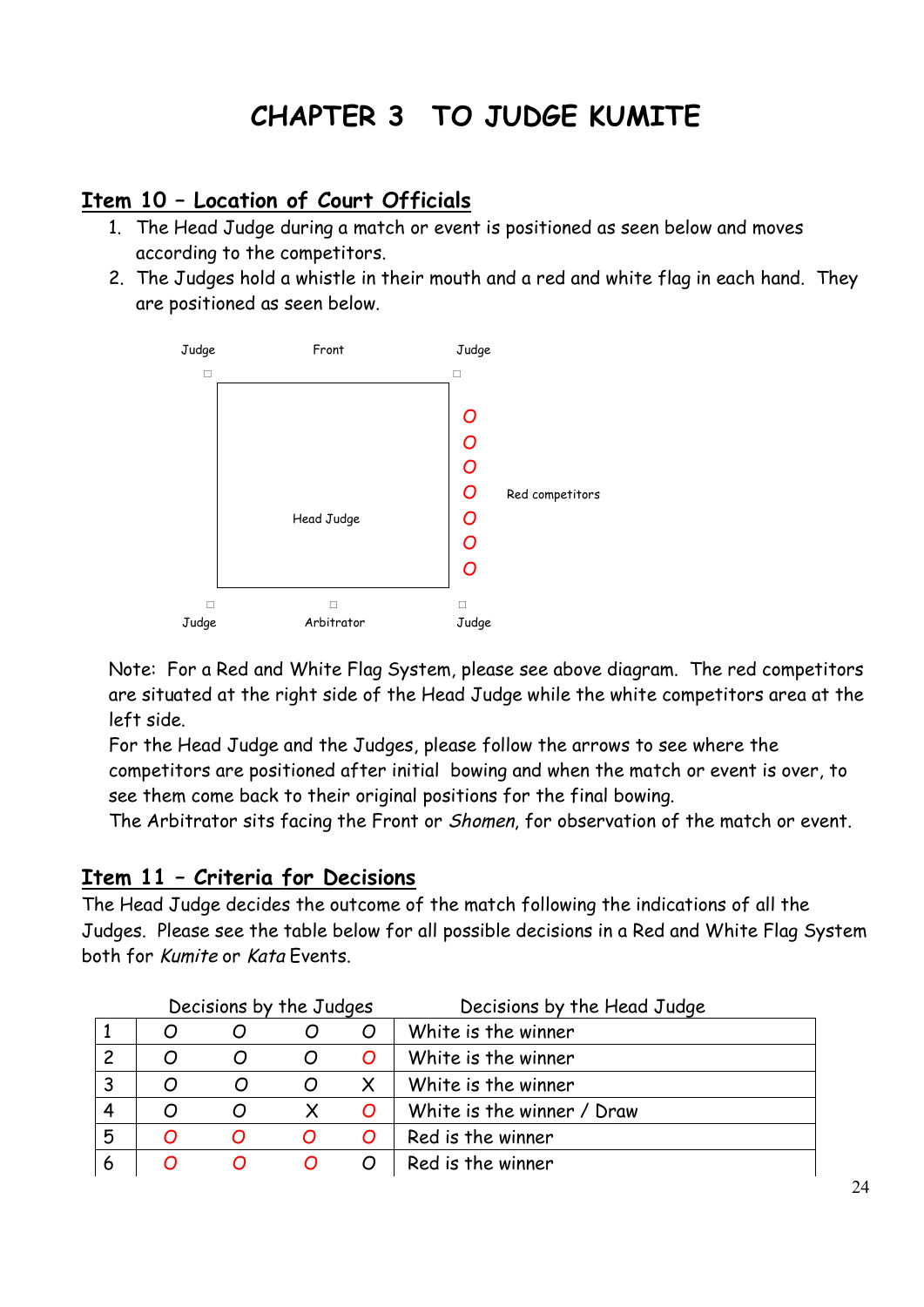|    |   | O | O        | $\boldsymbol{\mathsf{X}}$ | Red is the winner                              |
|----|---|---|----------|---------------------------|------------------------------------------------|
| 8  |   |   | X        | O                         | Red is the winner / Draw                       |
| 9  |   | X | $\times$ | $\times$                  | Draw                                           |
| 10 | O |   | X        | O                         | Draw                                           |
| 11 | O |   | X        | X                         | Draw                                           |
| 12 |   |   |          | O                         | Draw                                           |
| 13 | O |   | $\Omega$ | O                         | Draw / Red is the winner / White is the winner |
| 14 | O | O | X        | $\boldsymbol{\mathsf{X}}$ | White is the winner / Draw                     |
| 15 |   |   | O        | $\overline{O}$            | Red is the winner / Draw                       |

Symbols: O Red is the winner

O White is the winner

X Draw

## **CHAPTER 4 TO JUDGE KATA**

#### **Item 12 – Location of Court Officials**

Please see the diagrams below for the location of the Head Judge and the Judges as part of a Red and White Flag System as seen on the left hand side and a Point system as seen on the right hand side.

For the Head Judge and the Judges, please follow the arrows to see where they are positioned after initial bowing and after the match or event is over, to see them come back to their original positions for the final bowing.

The Arbitrator sits facing the Front or Shomen, for observation of the match of event.

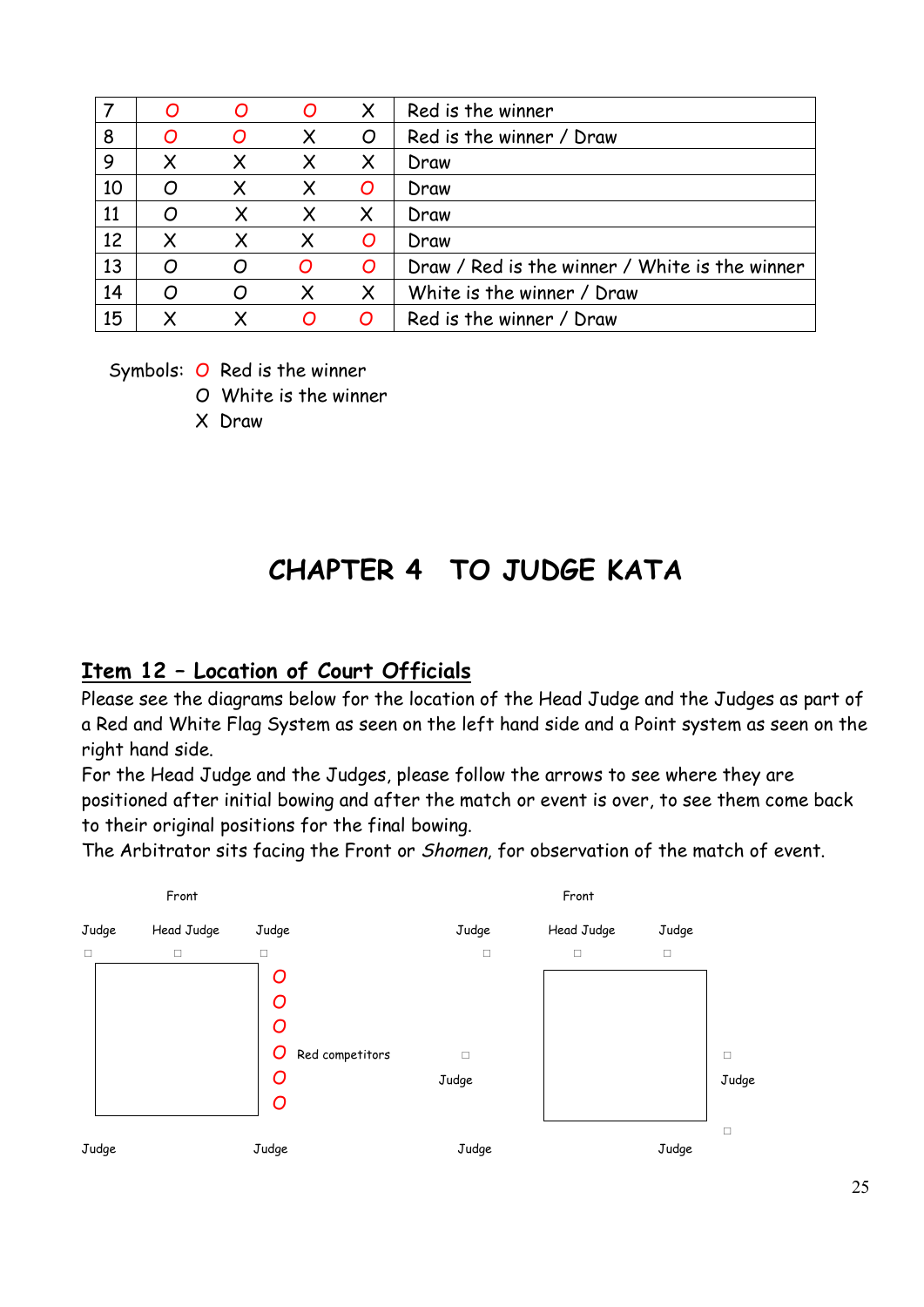### **Item 13 – Criteria for Decisions**

Points are awarded according to the following elements as seen below:

| $\mathbf{1}$   | Frame of mind, spirit and eye contact                         |  |  |  |
|----------------|---------------------------------------------------------------|--|--|--|
| $\overline{2}$ | Perfection overall                                            |  |  |  |
| $\mathsf{3}$   | Levels of strength                                            |  |  |  |
| 4              | Contraction and expansion of the body                         |  |  |  |
| 5              | Change in the speed of the techniques                         |  |  |  |
| 6              | Line of performance or Embusen                                |  |  |  |
| $\overline{7}$ | Smoothness of feet movements                                  |  |  |  |
| 8              | Understanding of the meaning of techniques                    |  |  |  |
| 9              | Illustrating the essential characteristics of the chosen Kata |  |  |  |
| 10             | Overall smoothness of movements                               |  |  |  |

#### Elements as Part of Kata Sequence

|                         | Did not return to the starting point                           |  |  |  |
|-------------------------|----------------------------------------------------------------|--|--|--|
| $\overline{c}$          | Mistake is made, but immediately corrected and Kata is resumed |  |  |  |
| $\overline{\mathbf{3}}$ | Movement is missed, but Kata is continued                      |  |  |  |
| 4                       | Major mistake is made and several movements are missed         |  |  |  |
| 5                       | Stopped in the middle of the performance                       |  |  |  |
| 6                       | Being interrupted by the Head Judge                            |  |  |  |

#### Fundamental Criteria for Decisions

|              | Posture                 |                                               |  |  |
|--------------|-------------------------|-----------------------------------------------|--|--|
| $\mathsf{2}$ | Balance                 |                                               |  |  |
| 3            | <b>Stances</b>          | a) Width and length                           |  |  |
|              |                         | b) Adherence of the feet to the floor         |  |  |
|              | c) Position of the hips |                                               |  |  |
|              |                         | d) Rotation of the hips                       |  |  |
| 4            | Basics or Kihon         | a) Transforming the body parts into "weapons" |  |  |
|              |                         | b) Strength and focus of techniques           |  |  |
|              |                         | c) Aiming for the proper target               |  |  |
|              |                         | d) Proper course of techniques                |  |  |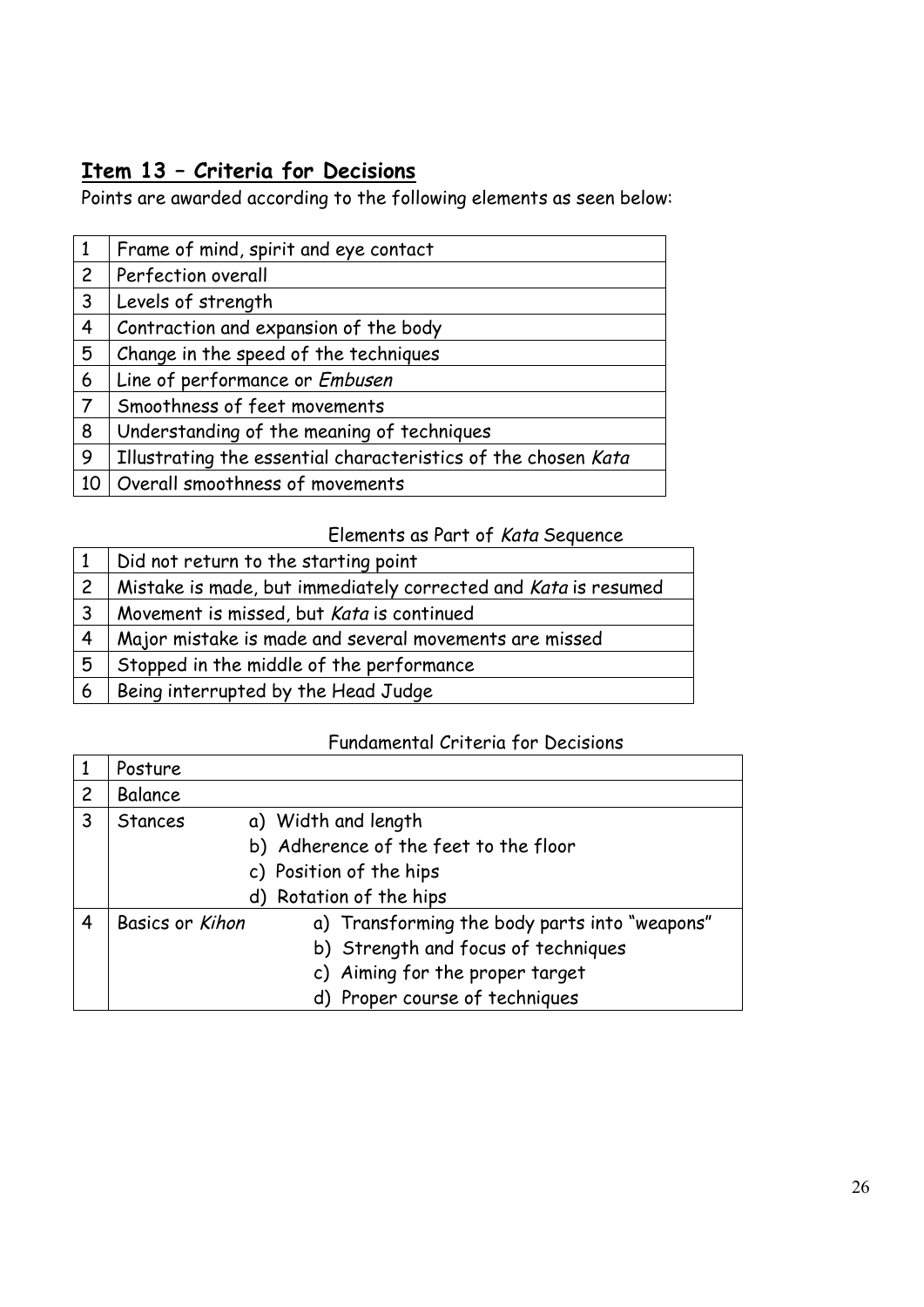## **CHAPTER 5 ADDITIONAL INFORMATION**

#### **Item 14 – Boys & Girls Tournaments / Adult Female Tournaments**

Regarding the rules and regulations that concern these tournaments, please refer to the previous document.

#### **Item 15 – Seniors Tournaments**

Regarding the rules and regulations that concern these tournaments, please refer to the previous document.

#### **Item 16 – Revision of Document**

The revision of this document is done by the Masters Committee also called Shihan-Kai with a majority of two thirds of the members present.

#### **Additional Clause**

Date of Revision: May 11 1996 Date of revision: August 14 2004 Date of revision: May 29 2011 Date of revision: August 31 2015 Last date of revision: Aprli 1 2018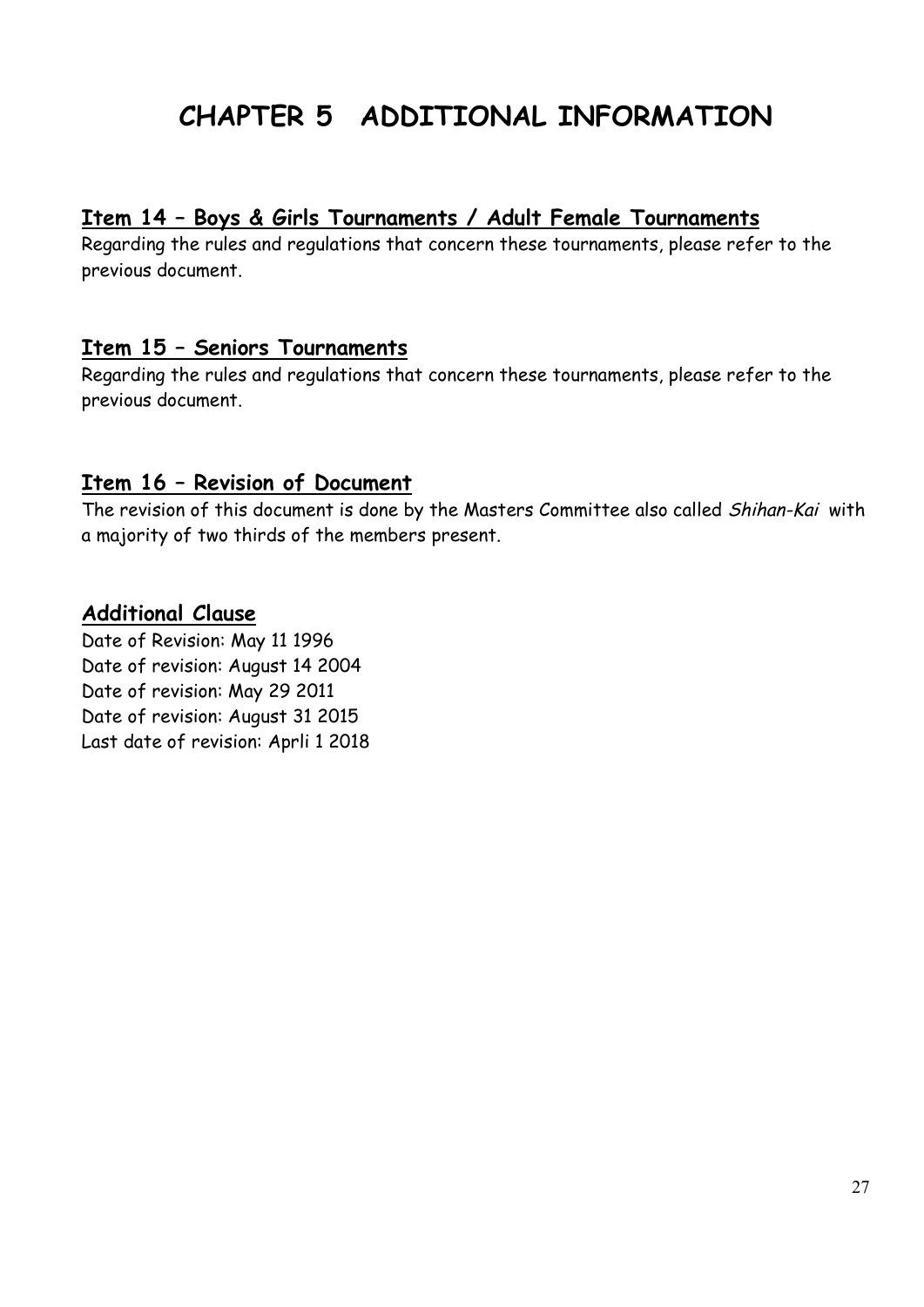# **SPECIFIC GUIDELINES FOR 1 POINT BASIC FIGHTING OR KIHON-IPPON KUMITE**

### **TO START A MATCH OR EVENT**

- 1. When called, the 2 selected competitors move forward to their designated starting positions and bow to each other.
- 2. The Head Judge starts the match with the vocal command: begin or Hajime. Note: Red side always starts first. Then, the attacks alternate between each side.

### **ATTACKING TECHNIQUES**

- 1. Punch to the face or Jodan Oi-Zuki aiming for either just below the nose and in this particular situation, as well for the lower part of the chin.
- 2. Punch to the stomach or *Chudan Oi-Zuki* aiming for the solar plexus.
- 3. Front kick to the stomach or *Chudan Mae-Geri* using the back leg, aiming for the solar plexus.

Note: The above techniques are done with the right hand and the right foot. If there is a draw, the above techniques are repeated but with the left hand and the left foot.

4. There must be appropriate distance to attack. The attacking competitor steps the leg back and forms a downward block or Gedan-Barai. Each attack must be clearly announced before execution.

Note: For the execution of front kick or Mae-Geri, both arms are extended and kept on each side of the body.

5. After the completion or an attack and defense sequence, both competitors simultaneously return to the natural position or Shizentai. The attacking competitor takes a step back to return to the natural position while the defending competitor takes a step forward to do the same.

Note: If the distance between the competitors is not appropriate, the Head Judge or the Judges will tell the competitors to adjust their distance appropriately.

### **DEFENSIVE TECHNIQUES**

- 1. Any kind of blocking techniques and body shifting can be used.
- 2. Any kind of counterattack to the target areas as mentioned above, can be used but only a single counterattack is allowed.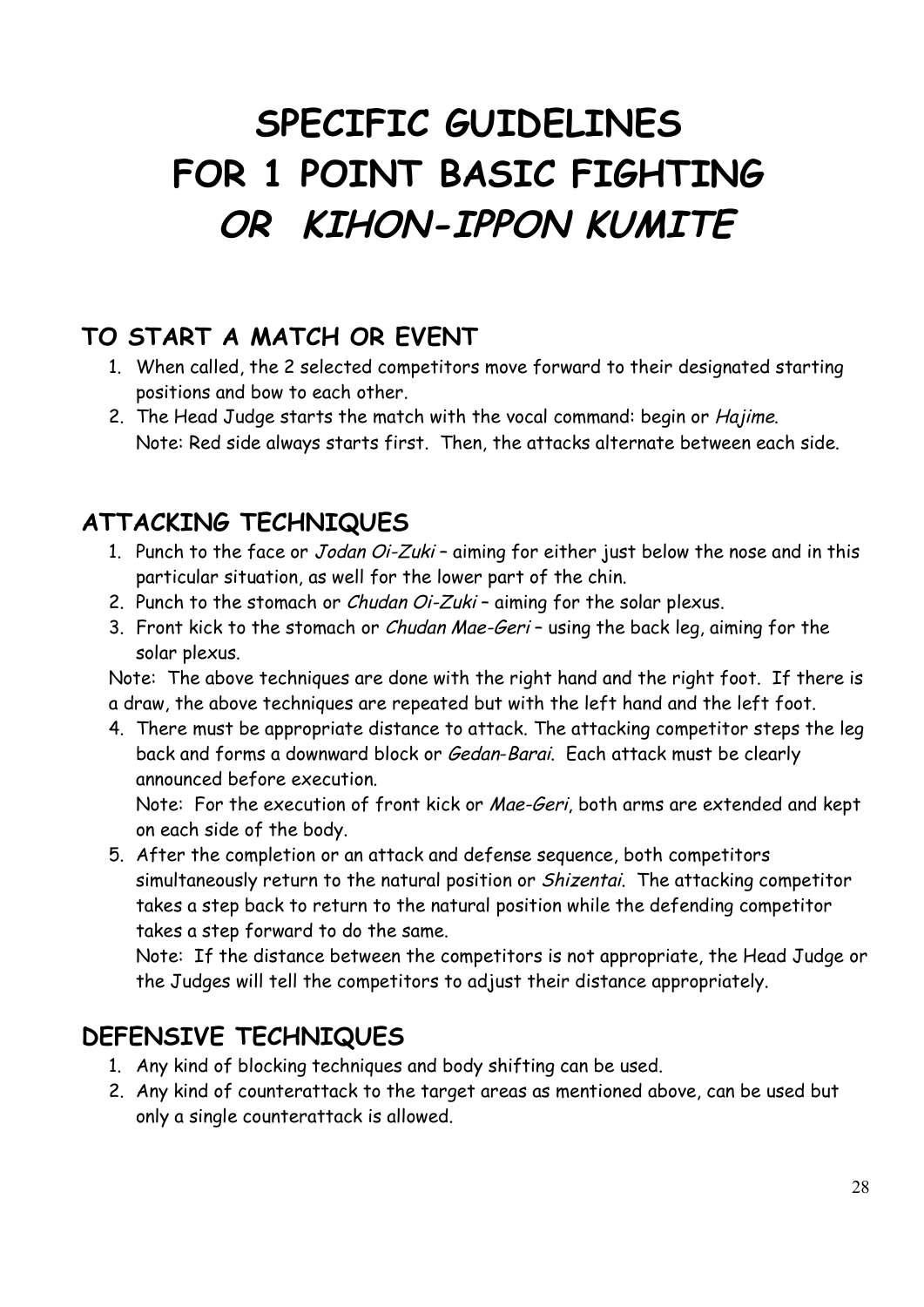### **ADDITIONAL POINTS**

- 1. An attack or defense technique can only be used one time.
- 2. There is to be one sudden vocal release of energy or Kiai per attack and per counterattack.

### **OUTCOME OF A MATCH OR EVENT**

- 1. The outcome of the match or event is decided by the Head Judge and 4 Judges.
- 2. If there is a draw, the same attacks are done with the left side initiating the attacks. Following this, a decision to declare a winner must be reached.

### **PROHIBITED ELEMENTS**

#### Pertinent to Attack

- 1. Faking a movement in order to have the opponent move, and then attack that opponent.
- 2. Lunging the body towards the opponent or taking more than one basic step forward to attack.
- 3. From the natural position or Shizentai, the attack must follow a straight line forward and not follow the opponent who may have moved prior to completion of the attack. Attention: The foot of the attacking competitor that has stepped forward, should end up positioned between the opponent's legs. Fundamental basic technique must be applied during execution.
- 4. Face level and stomach level attacks that are executed with forceful motions such as pressing the arm downward while the opponent is executing a blocking technique.
- 5. Withdrawing too quickly the hand that is executing an attack.

#### Pertinent to Defense

1. Contact or hitting the attacking competitor other than the blocking technique that should be executed.

Attention: There is no contact to the other competitor except to execute the blocking technique.

- 2. Any combination techniques; sweeping the attacking competitor Ashi-Barai; any projection techniques or holds involving the joints.
- 3. During the execution of a blocking technique to the stomach, to be blocking at the other competitor's elbow.

Attention: Proper blocking is done at the wrist of the attacking competitor.

4. During the execution of a blocking technique to the face, any forceful motions that may cause a loss of balance of the attacking competitor.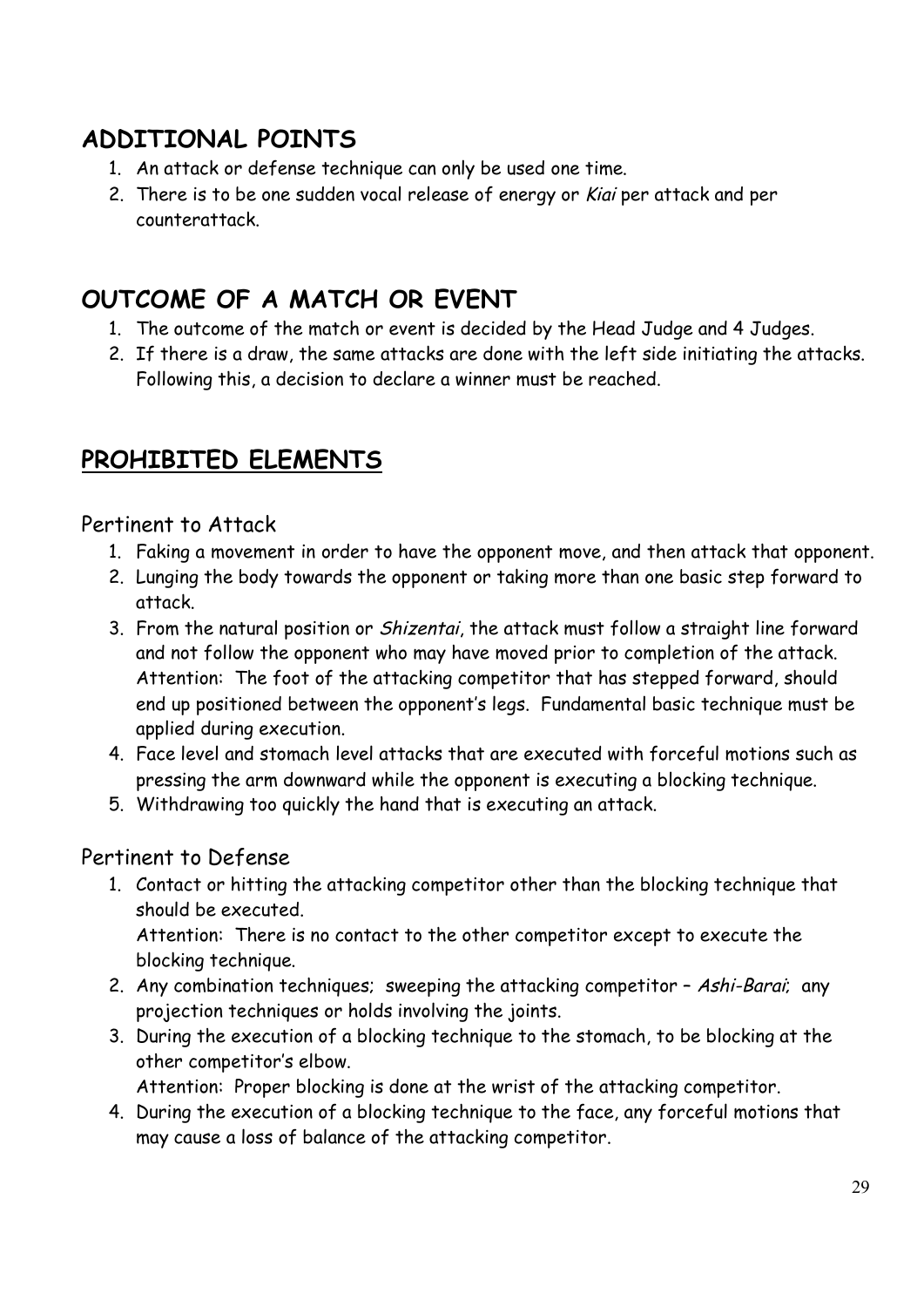- 5. During the execution of a blocking technique to the stomach, to be using any forceful downward motions.
- 6. Withdrawing too quickly the hand that is executing a counterattack.

#### REGARDING CRITERIA LEADING TO DISQUALIFICATION

- 1. When a prohibited element has been identified, the Head Judge and the Judges will confer and indicate their decision regarding the degree of severity and give the appropriate reprimand, either a caution or Keikoku, a warning or Chui, a disqualification or Hansoku, and pronounce absolute disqualification or Shikkaku.
- 2. Please refer to the section Criteria Leading to Disqualification (**HANSOKU**) as part of the Tournament Rules & Regulations document for additional information.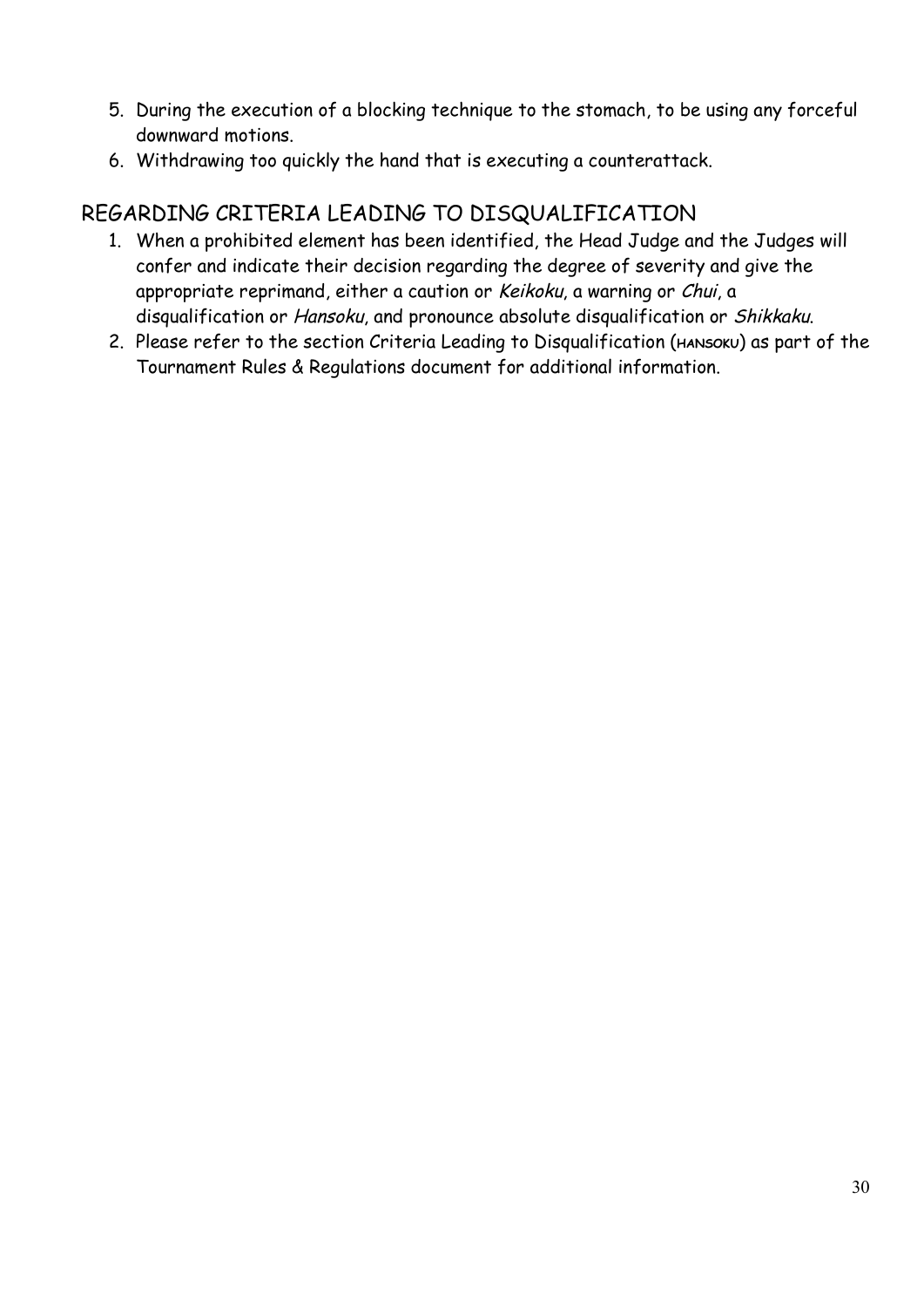# **SPECIFIC GUIDELINES FOR SEMI-FREE FIGHTING OR JIYU-IPPON KUMITE**

#### **TO START A MATCH OR EVENT**

- 1. When called, the 2 selected competitors move forward to their designated starting positions and bow to each other.
- 2. The Head Judge starts the match with the vocal command: begin or Hajime. As both competitors step forward in their ready to fight positions or Kamae, the red side always starts first. After each attack, block and counterattack sequence is completed, the competitors pause in ready to fight positions or Kamae at a proper distance or Maai, then return to their starting points, still in ready to fight positions or Kamae. The 2 competitors then wait for the Head Judge's command to resume fighting, either the red side or the white side initiating.
- 3. The competitors may choose their ready to fight positions or Kamae. However it is recommended that in a Junior Tournament the competitors hold their arms in front of their body.
- 4. After all attacks are executed from both sides, the competitors return to their designated starting positions and wait for decision of the Judges.
- 5. Both competitors must wear guards for the hands as per the Tournament Rules & Regulations document.

#### **ATTACKING TECHNIQUES**

- 1. Punch to the face or Jodan Oi-Zuki aiming for either just below the nose and in this particular situation, as well for the lower part of the chin.
- 2. Punch to the stomach or *Chudan Oi-Zuki* aiming for the solar plexus.
- 3. Front kick to the stomach or Chudan Mae-Geri using the back leg, aiming for the solar plexus.

Note: The above techniques are done with the right hand and the right foot. If there is a draw, the above techniques are repeated but with the left hand and the left foot.

4. There must be appropriate distance to attack and each attack must be clearly announced before execution.

Note: If the distance between the competitors is not appropriate, the Head Judge or the Judges will tell the competitors to adjust their distance appropriately.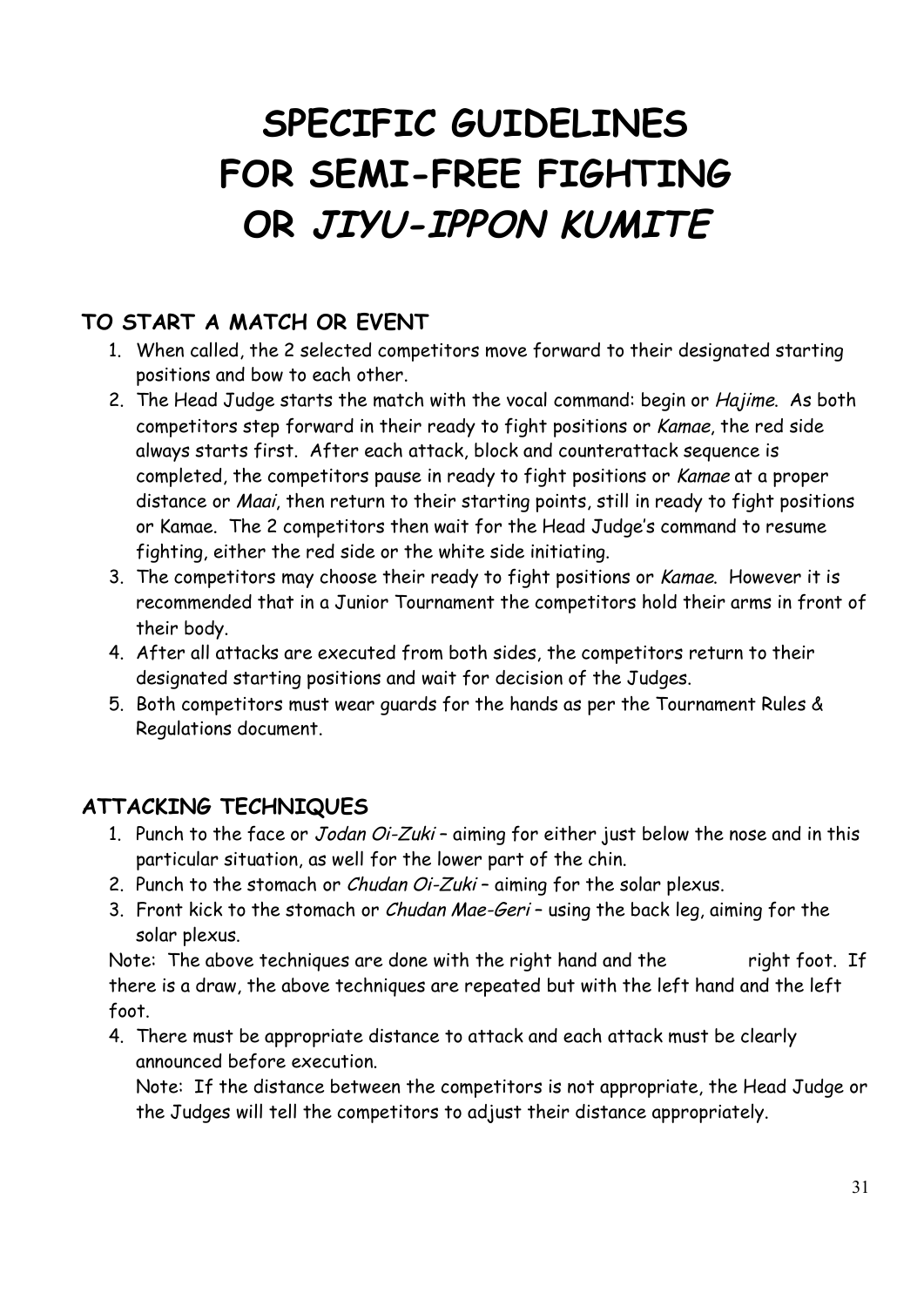#### **DEFENSIVE TECHNIQUES**

- 1. Any kind of blocking techniques and body shifting can be used.
- 2. Any kind of counterattack to the target areas as mentioned above, can be used but only a single counterattack is allowed.

#### **ADDITIONAL POINTS**

- 1. An attack or defense technique can only be used one time.
- 2. There is to be one sudden vocal release of energy or Kiai per attack and per counterattack.
- 3. When there is proper distance or Maai to attack, the competitor must initiate that attack. It has been seen that proper distance or Maai has been reached and no attack is initiated. This must not be done.
- 4. The defending competitor must not back away creating a longer distance from the attacking competitor.
- 5. Faking a movement or Kensei is not allowed.

#### **PROHIBITED ELEMENTS**

#### Pertinent to Attack

- 1. Distance is too short, and lunging the body towards the opponent.
- 2. Withdrawing too quickly the hand that is executing an attack.
- 3. Contact or hitting the opponent.
- 4. Blocking or shifting the body during the counterattack.
- 5. Grabbing or holding the opponent.

#### Pertinent to Defense

- 1. Stepping out of the court for 3 times. A caution or Keikoku is given for the first time, a warning or Chui is given for the second time and a disqualification or Hansoku is given for the third time.
- 2. Blocking and counterattacking at the same time.

Note: Please refer to the section Criteria leading to Disqualification (HANSOKU) as part of the Tournament Rules & Regulations document for additional information.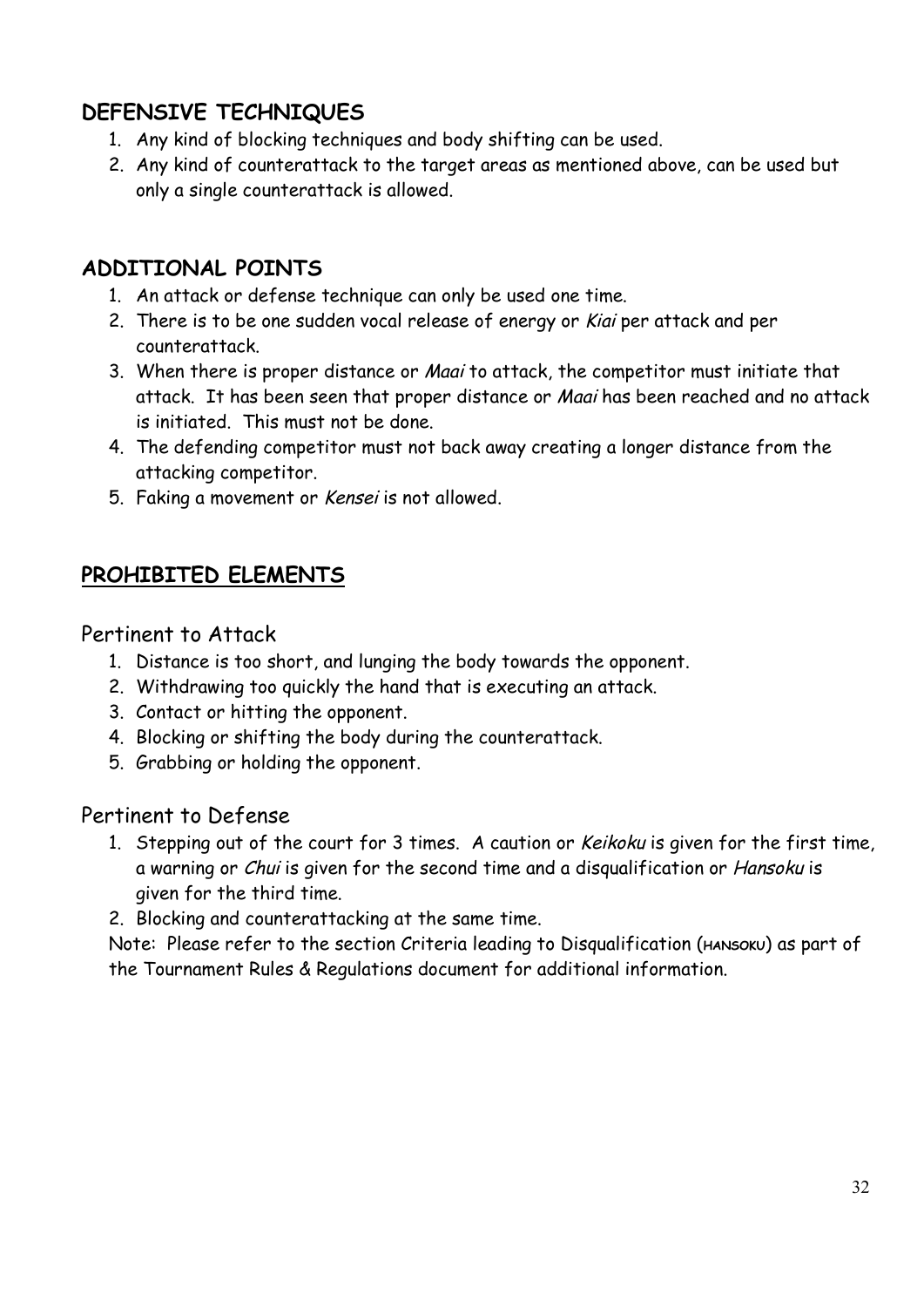# **SPECIFIC GUIDELINES FOR JUDGING 1 POINT BASIC FIGHTING OR KIHON-IPPON KUMITE AND SEMI-FREE FIGHTING OR JIYU-IPPON KUMIT**E

#### **FRAME OF MIND OF COMPETITORS**

- 1. Proper manners
- 2. Fighting spirit and effort
- 3. Eye contact
- 4. Poise and readiness

#### **DISTANCE OR MAAI**

- 1. Proper distance and angle of the techniques towards the target area.
- 2. Proper timing when blocking and if the attacks are properly blocked at the wrist and ankle of the opponent as well as the attack being properly diverted and the body moved from the line of attack.
- 3. If the blocking technique is practical and body shifting is done according to the opponent.
- 4. Proper choice of counterattack from the defending position and according to distance and the rapidity of execution of this element.
- 5. Motionless of supporting leg when initiating a blocking or attacking sequence.

#### **FOCUS OF POWER**

- 1. Degree of use of the body to generate this focus of power.
- 2. Hip rotation and feet movement are smooth and proper direction of body and techniques.
- 3. Proper stance and posture and the degree of transforming the body parts into "weapons" of attack and defense.
- 4. Proper sudden vocal release of energy or Kiai, spirit and power as a unit.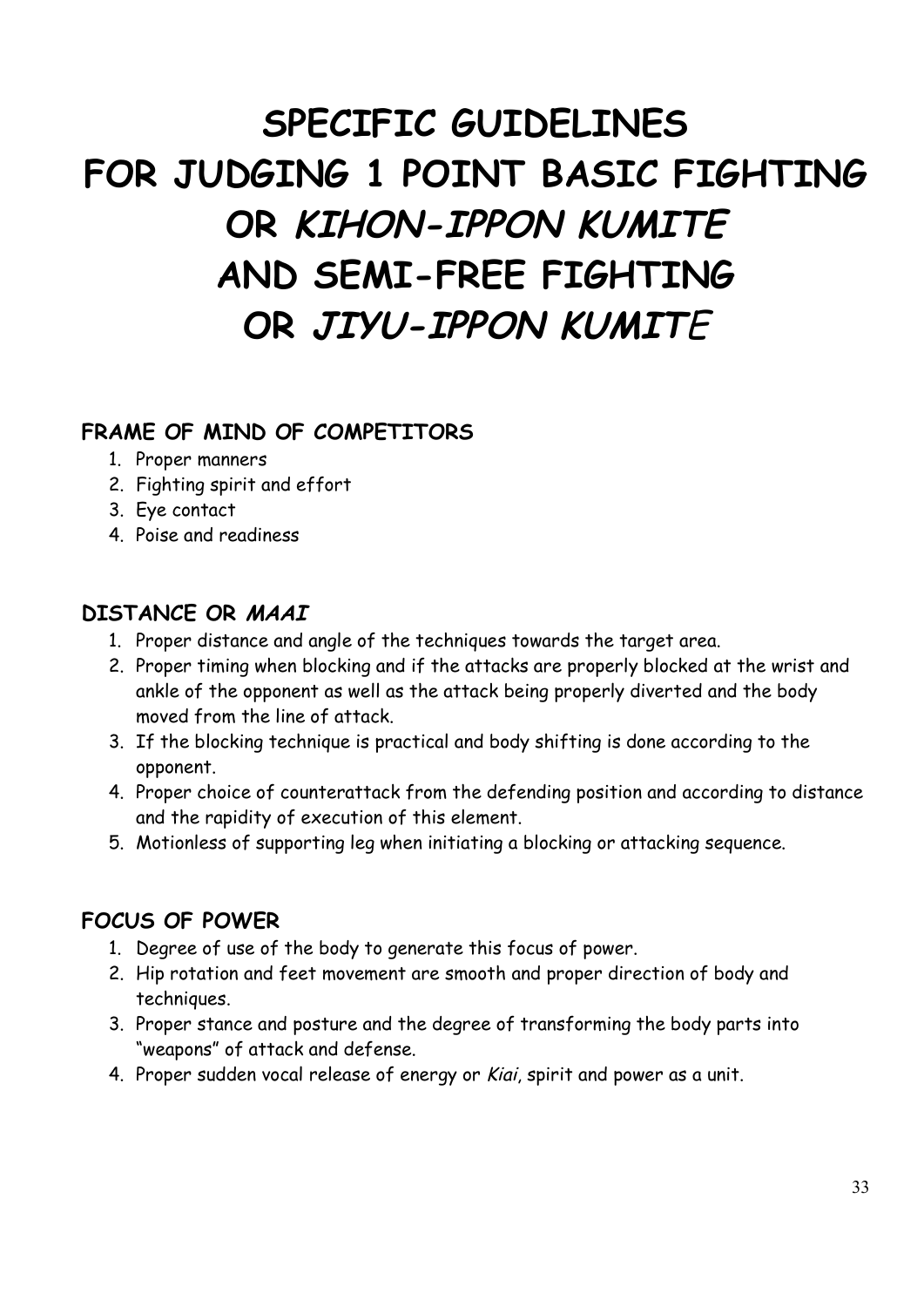# **SPECIFIC GUIDELINES FOR FREE FIGHTING OR JIYU KUMITE FOR BOYS & GIRLS TOURNAMENTS**

- 1. Free fighting (Jiyu Kumite) can be done from Elementary school third grade or 9 years old and up.
- 2. Tournament Rules & Regulations as per previous document is to be followed or as decided by the Host Organization.
- 3. Boys and girls are not permitted to participate together in Team Events.
- 4. Large age gaps between young and older competitors are not permitted.
- 5. During all Kumite matches or events, touching the face area or Jodan is not permitted.
- 6. Criteria of decision regarding techniques is based essentially on safety as well as timing and distance.
- 7. 1) During all Kumite matches, delivering a kick, or showing an intent to kick a competitor who is on the ground is not permitted and will be sanctioned by Disqualification, Hansoku.

2) Win brought by the opponent's Hansoku (Disqualification) is allowed up to twice. After getting win by Hansoku twice, the competitor will not be allowed to attend the next match except Kata match.

When a competitor won by Hansoku he/she should wear a blue tape on the upper arm after each Hansoku win.

8. Boys and girls are required to wear a transparent mouth guard, gloves and a chest protector.